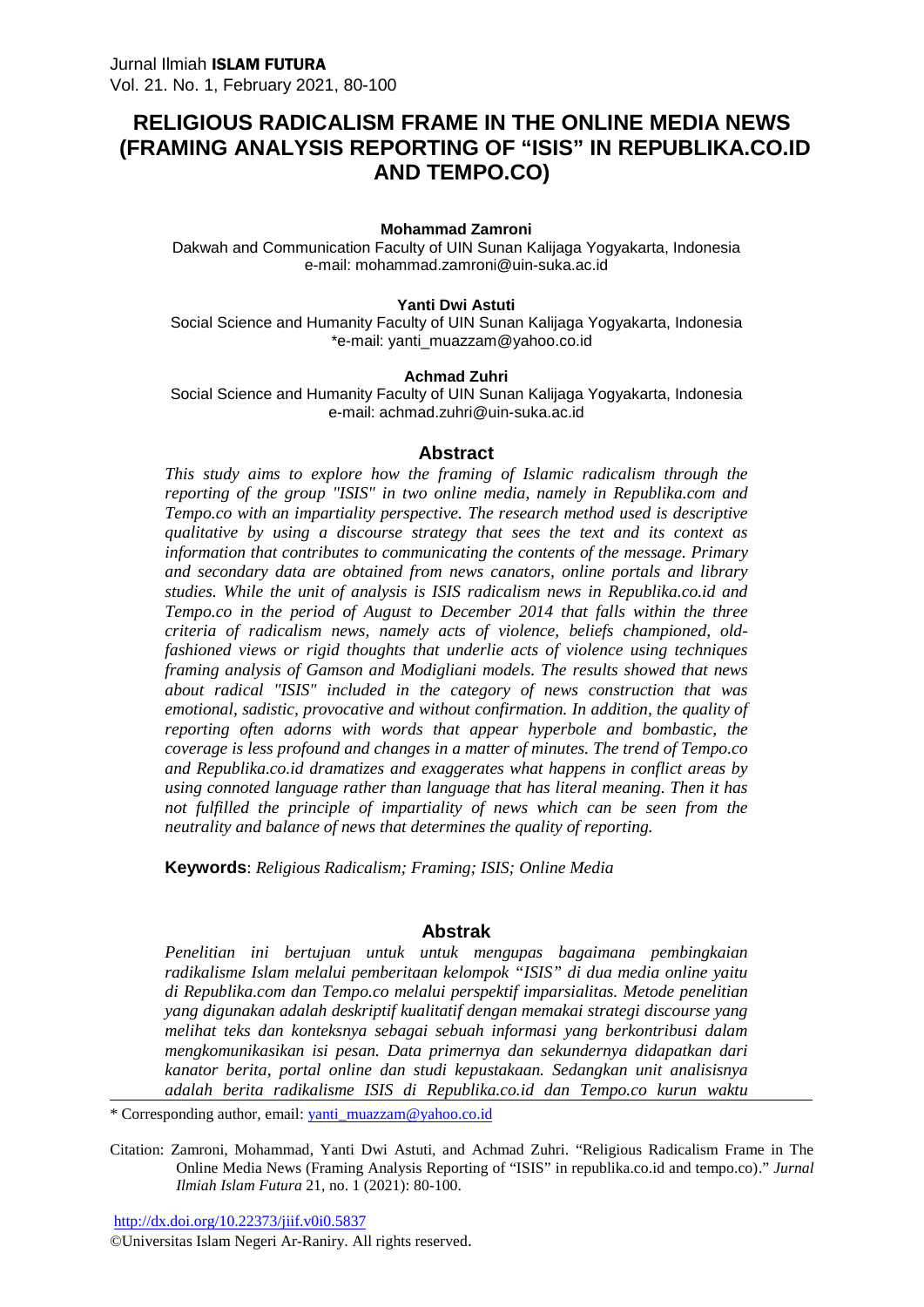*Agustus hingga Desember 2014 yang masuk dalam tiga kriteria berita radikalisme yaitu tindakan kekerasan, keyakinan yang diperjuangkan, pandangan kolot atau pemikiran kaku yang melandasi tindakan kekerasan dengan menggunakan teknik analisis framing model Gamson dan Modigliani. Hasil penelitian menunjukkan bahwa berita mengenai radikalisme "ISIS" masuk dalam kategori kontruksi berita yang emosional, sadistik, provokatif dan tanpa konfirmasi. Selain itu, mutu pemberitaan sering menghiasi dengan kata-kata yang terkesan hiperbola dan bombastis, pemberitaan yang kurang mendalam dan berubah-ubah dalam hitungan menit. Kecendrungan Tempo.co dan Republika.co.id mendramatisir dan melebihlebihkan apa yang terjadi di wilayah konflik dengan menggunakan bahasa yang berkonotasi daripada bahasa yang bermakna harafiah. Kemudian belum memenuhi prinsip imparsialitas berita yang bisa dilihat dari netralitas dan keberimbangan berita yang menentukan kualitas pemberitaan.*

**Kata kunci:** *Radikalisme Agama; Pembingkaian, ISIS; Media Online*

# **مستخلص**

دف هذه الدراسة إلى استكشاف كيفية تأطير التطرف الإسلامي من خلال الإبلاغ عن مجموعة "داعش" في اثنين من وسائل الإعلام عبر الإنترنت وهما في com.Republika و co.Tempo من خلال منظور الحياد. تعتبر طريقة البحث المستخدمة وصفية نوعية باستخدام استراتيجية الخطاب التي ترى النص وسياقه كمعلومات تساهم في إيصال محتويات الرسالة. يتم الحصول على البيانات الأولية والثانوية من قنوات الأخبار والبوابات الإلكترونية ودراسات المكتبة. في حين أن وحدة التحليل هي أنباء عن تطرف داعش في id.co.Republika و co.Tempo ، فإن الفترة من أغسطس إلى ديسمبر 2014 مدرجة في المعايير الثلاثة لأخبار التطرف ، وهي أعمال العنف أو القتال من أجل المعتقدات أو الآراء القديمة أو الأفكار الجامدة التي تكمن وراء أعمال العنف باستخدام التقنيات تحليل الإطارات لنماذج Gamson و Modigliani. وأظهرت النتائج أن الأخبار عن "داعش" الراديكالية قد تم تضمينها في فئة بناء الأخبار التي كانت عاطفية وسادية واستفزازية وبدون تأكيد. بالإضافة إلى ذلك ، غالبًا ما تزين جودة الأخبار بالكلمات التي تبدو مفرطة ومبهجة ، وتكون التغطية أقل عمقًا وتتغير في غضون دقائق. إن اتجاهات co.Tempo و id.co.Republika تضخم وتبالغ في تقدير ما يحدث في مناطق الصراع باستخدام لغة ضمنية بدلاً من لغة ذات معنى حرفي. ثم لم تستوفِ مبدأ حياد الأخبار الذي يمكن رؤيته من<br>حياد وتوازن الأخبار التي تحدد جودة التقارير . **الكلمات الرئيسيّة:** الراديكالية الدينية ; التأطير ; داعش ; الإعلام عبر الإنترنت

### **A. INTRODUCTION**

The ISIS (Islamic State of Iraq and Syria) phenomenon has begun to be discussed in various national media in Indonesia. That was caused by the emergence of some Indonesian people who began to openly support groups who did not hesitate to disbelieve or even eliminate the lives of everyone who was different from him. Even though ISIS is still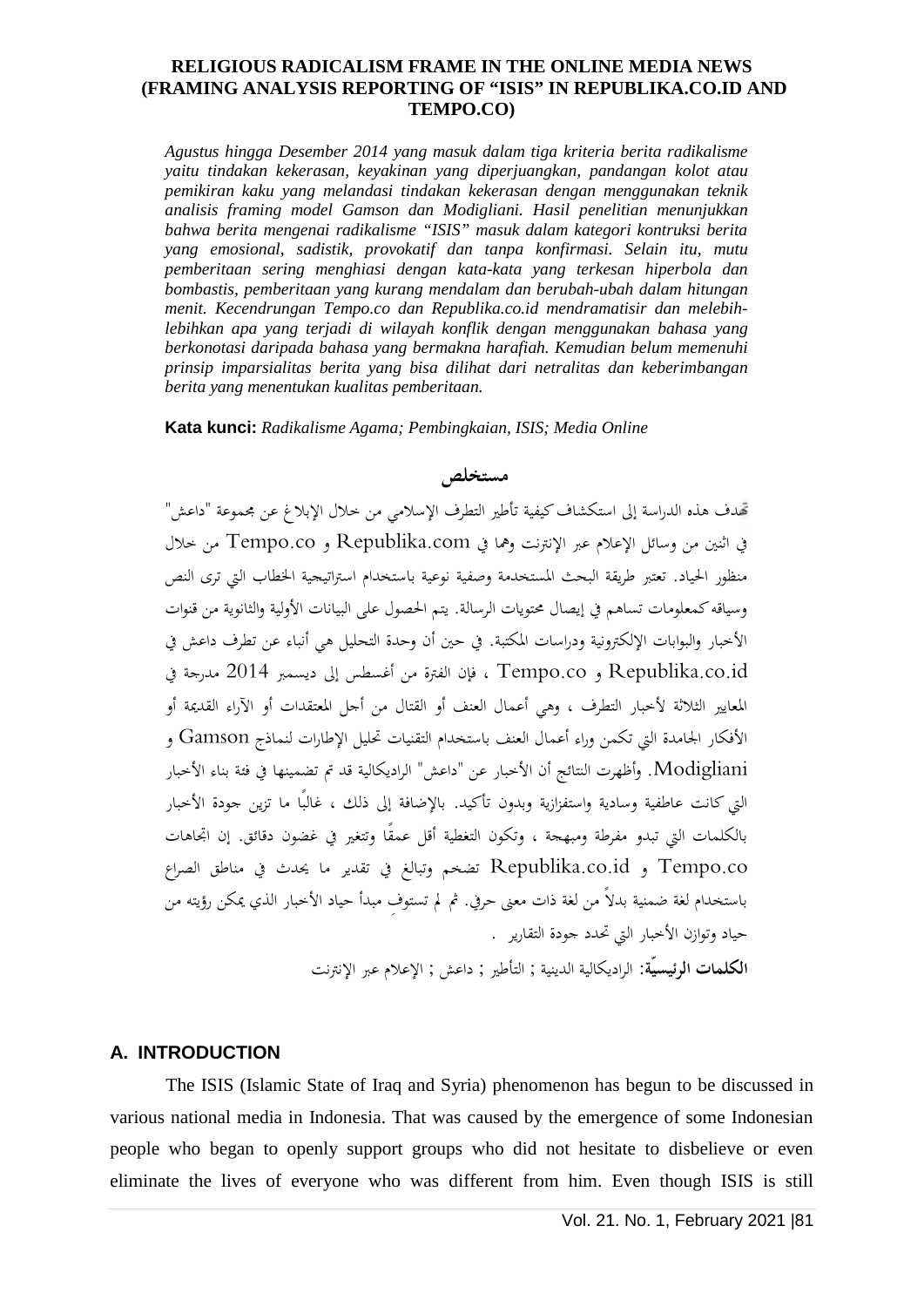launching terror in the Middle East, but in several parts of Indonesia, declarations of support for this group have emerged. The spread of ISIS in Indonesia is said to be originated from virtual space (online), namely ISIS's youtube video through Indonesian Fighters in Syria, Terrorist Networks in Indonesia and through Indonesian Students in the Middle East. The development of ISIS issues in the media subsequently began to be widely reported in August 2014. There are two factors that made the ISIS issue widely reported in this period. First, there were many actions of public rejection of ISIS both personally conveyed by religious leaders/ community leaders as well as those delivered in groups such as the ISIS declaration of rejection raised by various mass organizations and local governments. This rejection act seemed to take the same time, around 1-5 August 2014. Second, the number of arrests of parties who were considered as supporters of ISIS in Indonesia by the Police. The arrest was not only carried out against suspected terrorists who were supporters of ISIS but also ordinary people who only raised or mounted ISIS flags at their homes. All activities of rejection and arrest of ISIS supporters in Indonesia were reported on a massive scale by online media, especially by Republika.com and Tempo.co. Even in Republika.com, a rejection or arrest event can be reported many times with different angles.  $<sup>1</sup>$ </sup>



**Figure 1.** Share Media Online, which is quite active in reporting the ISIS issue in Indonesia *Source: Indonesia Media Monitoring Centre,* 2014

According to the IMMC study, the media which reported quite a lot of ISIS were done by Tempo.co, and Republika.co.id. Each of these online media frames ISIS radicalism which is constructed through various negative news coverage, namely terrorism which is often displayed, both in the form of interviews with terrorist suspects and video testimony of terrorist suspects (www.immcnews.com). This terrorism event is considered as a section to be covered by the mass media because acts of terrorism often display dramatic images such as

<sup>1</sup> Islamic Media Monitoring Centre, Laporan Media Monitoring ISIS di Indonesia 2014. http://www.slideshare.net/IMMCNews/laporan-media-monitoring-isis (accessed April 6. 2018).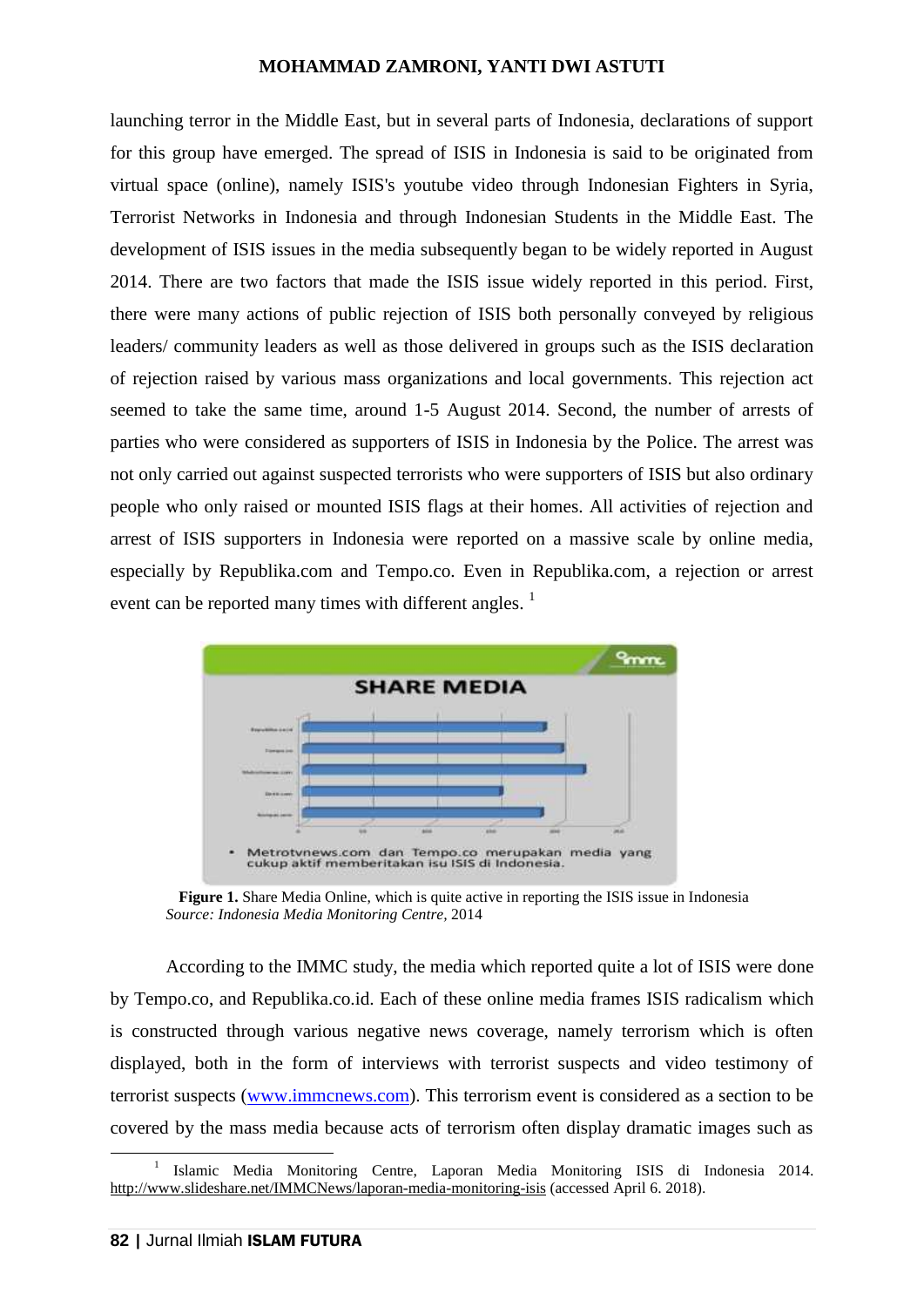shows of massacres, bombings etc. Acts of terrorism are considered to have very high news value because they can have a direct or indirect impact on the community, such as the emergence of anxiety and a tense situation felt by the community. Moreover, the perpetrators of terrorism raised by the media often come from Muslim circles that fight for their beliefs. To simplify these terrorist events, the media often constructs events so as to produce certain frames that are easier to understand and appeal to the public. In general, the frame of radicalism is often used by the media in reporting terrorism. Radicalism referred to in this study is a movement that uses violence to defend its beliefs.

Furthermore, most of the information about terrorism in online media is mostly presented in the form of direct news. This type of news basically prioritizes what aspects, but does not support the availability of information on the type of how and why. In fact, ideally coverage about radicalism also answers the question of how and why through in-depth coverage in order to achieve the impression of news. The big problem that arises then leads to the silencing of reporter's sense in addressing social reality, especially the reality of radicalism. The rise of online media that broadcast radical religious values, reporting violent events clearly, as well as biased reporting and tend to judge certain groups such as minority groups are a concern. Moreover, the news in online media that demands broadcast speed makes reporters ignore the principle of cover both sides. "After the reporters interviewed one party directly wrote the news not seeking opinions from other parties".

Based on the above empirical data presentation, this research is very important in the effort to uncover and dismantle how the efforts to frame Islamic radicalism carried out by two online media namely Republika.com and Tempo.co through the perspective of impartiality.

The paradigm in this research is constructivist. The media according to the constructionist view is seen as a message construction agent. When media workers cover reality and bring it back to the news. This is inseparable from the perspective and subjective consideration of the media. Automatically the values, ethics, and alignments of media workers cannot be separated from the news<sup>2</sup>. This research uses a qualitative approach. Qualitative research explains the phenomenon profusely through deep data collection and belongs to the type of descriptive research that aims to systematically describe the way online media frame radicalism in ISIS reporting. This study uses a framing research strategy. This strategy helps

<sup>2</sup> Husnan Nurjuman. *Kontruksi Media Islam Indonesia Tentang Pluralisme dalam Islam: Analisis Terhadap Bingkai Majalah Sabil dan Syir'ah tentang Pluralisme dalam Islam di Indonesia*, Tesis Progrsm Pasca Sarjana Ilmu Komunikasi. Fakultas Ilmu Sosial dan Politik, Universitas Indonesia, 2006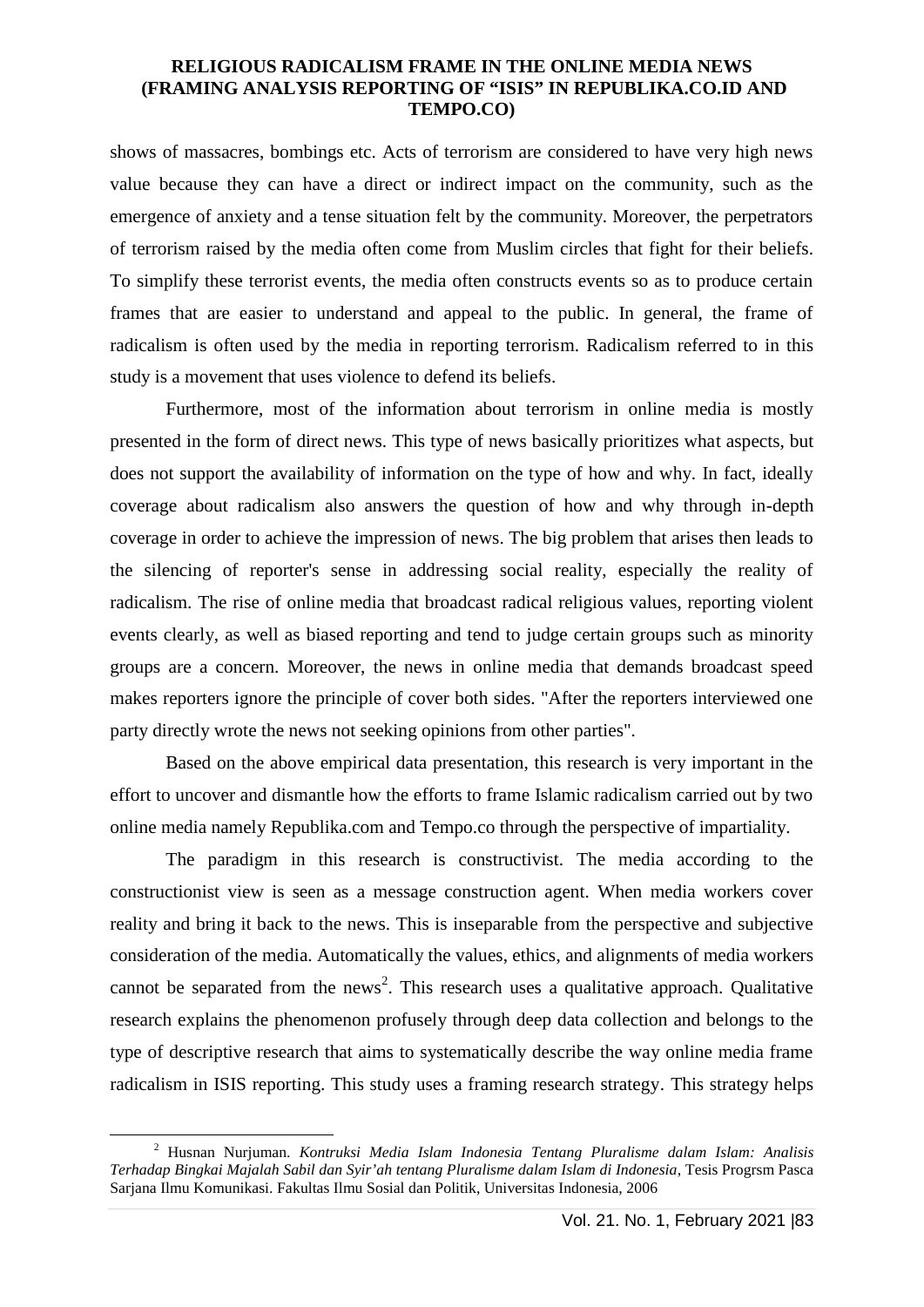researchers see how the media discusses an issue. Discourse research strategies place language not only as a tool for sending messages. The discourse research strategy sees the text and its context as information that contributes to communicating the contents of the message. Texts actively build versions of objects, events and categories that exist in the social and natural world so that they do not always reflect these things. Texts do this actively so that texts have social implications.<sup>3</sup> Primary data used in this research will be collected through field studies and documentation obtained through news agencies and portals Republika.co.id and Tempo.co which preach ISIS radicalism from August to December 2104. The timing is based on ISIS reporting which increased in early August 2014. Although this issue has appeared since July 2014, the ISIS issue is still covered by news about the Presidential Election. After the hustle and bustle of the presidential election was over, the ISIS issue emerged massively, especially in the period of August- Desember 2014. While secondary data is obtained through library studies, that is, research is carried out by studying and collecting data through literature and relevant reading sources and supporting research.

The unit of analysis in this research is ISIS radicalism news in Republika.co.id and Tempo.co from August to December 2014. Republika.co.id and Tempo.co were chosen because they are online media that are quite active in reporting ISIS issues in Indonesia. In general, the tone of the two media both Republika.co.id and Tempo.co in reporting ISIS issues was more negative in nature. While the timing of data sampling was based on the consideration that the ISIS radicalism movement's bombastic phenomenon began to appear in various mass media, especially online media, from the period August 2014 to the present. However, because the news to be analyzed is news from online media whose broadcasts in one day can be countless, the authors limit it from August to December 2014.

There are two criteria in the selection of an analysis unit; the first is a radical news program that shows the thoughts, reasons, or beliefs of the actors who legitimize their violence. There are at least three things that are strongly related to radicalism based on the limitations of this study, namely acts of violence, beliefs championed, old-fashioned views or rigid thoughts that underlie acts of violence. In this study, the writer will only dissect six news that fall into the radical news category of the ISIS movement as explained above. After that compare the motives of the news between the two online media. Data analysis in this study was carried out with framing analysis techniques to analyze the ISIS radicalism frame published by Republika.co.id and Tempo.com. Simply stated, framing analysis is defined as a

<sup>3</sup> Christine Daymon., and Immy Holloway. *Metode-metode Riset Kualitatif: dalam Public Relations dan Marketing Communications.* (Yogyakarta: Penerbit Bentang, 2008).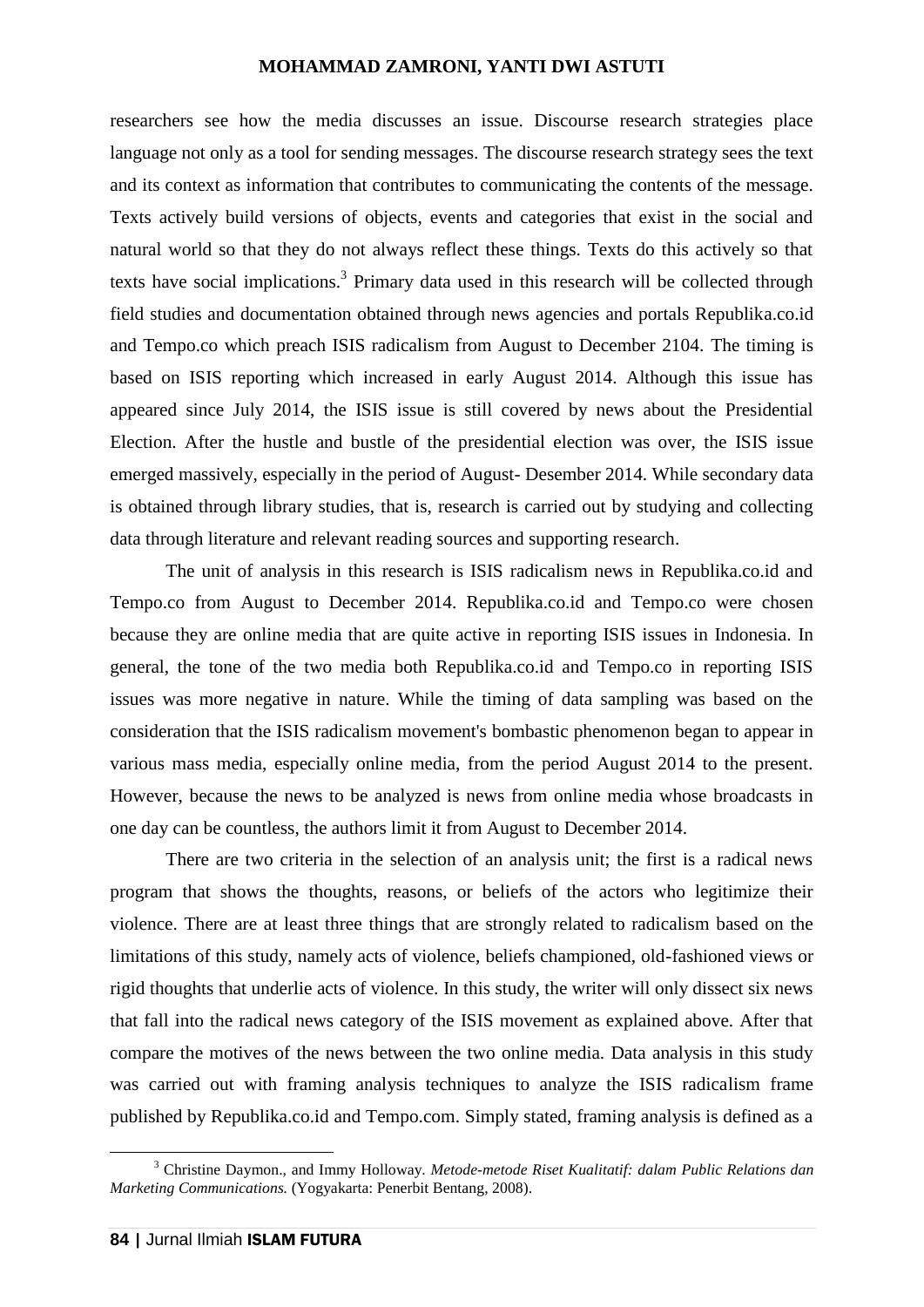method to see the media's efforts to package news. Gamson and Modigliani explain framing as a set of central ideas or ideas when the media understands and understands issues. <sup>4</sup>

McLuhan states that the media is an extension of the five senses. In other words, the presence of the media in communicating is to extend the arms and ears. For example radio is an extension of the ear and television is an extension of the eye (McLuhan, 75:2003). Even McLuhan said that the media alone is a message (the medium is the message). According to him, influencing the audience is not only what is conveyed by the media, but the type of communication media used is interpersonal, print media or electronic media. Meanwhile, the mass media is an institution that acts as an agent of change, namely as a pioneer institution for change. This is the main paradigm of mass media. The mass media acts as an institution of enlightenment of society, namely its role as an educational media. The mass media becomes a media that at all times educates the public to be smart, open minded and become an advanced society. Besides mass media also becomes information media, that is media that at any time conveys information to the public with open, honest and true information conveyed by the mass media to the public, then the community will become a society that is rich in information, a society that is open with information. In addition, information that is widely owned by the community makes the community a global community that can participate with a variety of abilities.

Then the mass media as an agent of change, the mass media also becomes a cultural institution, an institution which at any time becomes a mouthpiece of culture, a catalyst for cultural development. As an agent of change, it is also meant to encourage cultural development to benefit moral people and sakinah societies, thus the mass media also has a role in preventing the development of cultures which precisely damage human civilization and society. Obviously, the practice of "online journalism" began when the famous Mark Drudge through his Drudge Report uncovered the scandal of the affair of US President Bill Clinton with Monica Lewinsky or often called "Monicagate". The news of this scandal began to become a public conversation when an e-mail was sent to 50 thousand subscribers on January 18, 1998.<sup>5</sup> In every important aspect of this story, according to Lasica (in Kurnia, 2005), when writing Internet Journalism and the Clinton-Lewinsky Investigation, the internet medium was used to "uncover scandalous news, voice new allegations, and release the whole

<sup>4</sup> Alex Sobur, *Analisis Teks Media: Suatu Pengantar untuk Analisis Wacana, Analisis Semiotik, Analisis*

*Framing* (Bandung: Rosdakarya, 2002). <sup>5</sup> Kurnia Septiawan Santana, *Jurnalisme Kontemporer*, (Jakarta: Penerbit Yayasan Obor Indonesia, 2005)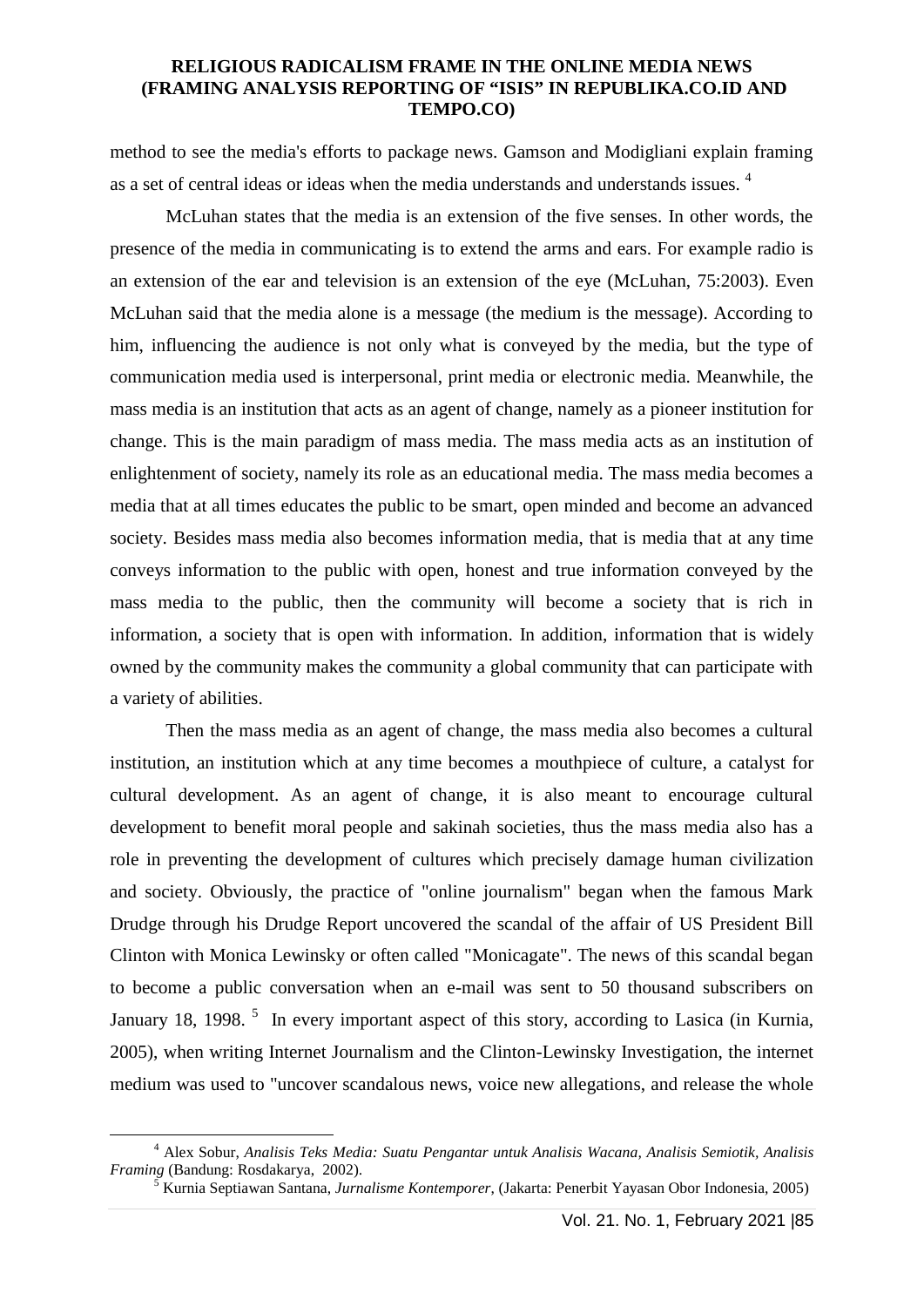report, the Starr final for his investigation ". <sup>6</sup> Until the question arises: whether this news is fair and accurate needs to be set aside to reach (the fact) the phenomenon of online journalism is present? Online journalism has fueled alternative trends, claiming that online journalism has changed all journalistic activities and the old activities of the journalism profession. Since then, online journalism has advanced dramatically.

J. Pavlik (2001) explained online journalism as "contextualized journalism" which integrates three communication models, namely multimedia capabilities based on digital platforms, interactive qualities of online communication, and features that can be arranged with various variations (costomizable features).<sup>7</sup> In this connection, Rafaeli and Newhagen (as cited by Kurnia identified five main differences that exist between online journalism and traditional mass media: (1) the ability of the internet to combine a number of media; (2) the lack of author's tyranny over the reader; (3) no one can control the attention of the audience; (4) the internet can make the communication process take place continuously; and (5) web interactivity.<sup>8</sup>

With the various characteristics inherent in online journalism above, it can be said that there are actually quite striking differences in online journalism compared to conventional media. Therefore the advantage of the internet as a communication medium is its ability to change the direction of communication (from communicator to communicant) to two directions (from communicant to communicator). It is this interactive nature that causes the internet to become a media that widens democratic spaces, because society is no longer merely an object of reporting but can also be a subject.

In the terminology, what is meant by radicalism is a movement that is conservative and often uses violence in teaching their beliefs.  $9$  Violence in the name of religion / belief is often often linked to the realm of radicalism and terrorism, since the initiation of the Global War on Terror (GWoT) program by the United States after the September 11, 2001 events. (Especially those in the name of religion) have a connection with one another. "The ideology of radicalism is at the root of terrorism, a narrow understanding of a belief, religion, creating conflict so that it commits terror," (Ansyaad Mbai - Chair of the National Counterterrorism Agency (BNPT). Radicalism and terrorism are one of the real threats to the life of the global world. The impact of radical movements and terrorists can have implications for economic

<sup>&</sup>lt;sup>6</sup> Santana.<br><sup>7</sup> John Pavlik , *Journalism and New Media*. (New York: Columbia University Press, 2001).<br><sup>8</sup> Kurnia Septiawan Santana, *Jurnalisme Kontemporer*, (Jakarta: Penerbit Yayasan Obor Indonesia, 2005)

<sup>137.</sup> <sup>9</sup> Harun Nasution, *Islam Rasional* (Bandung: Mizan, 1995), 124.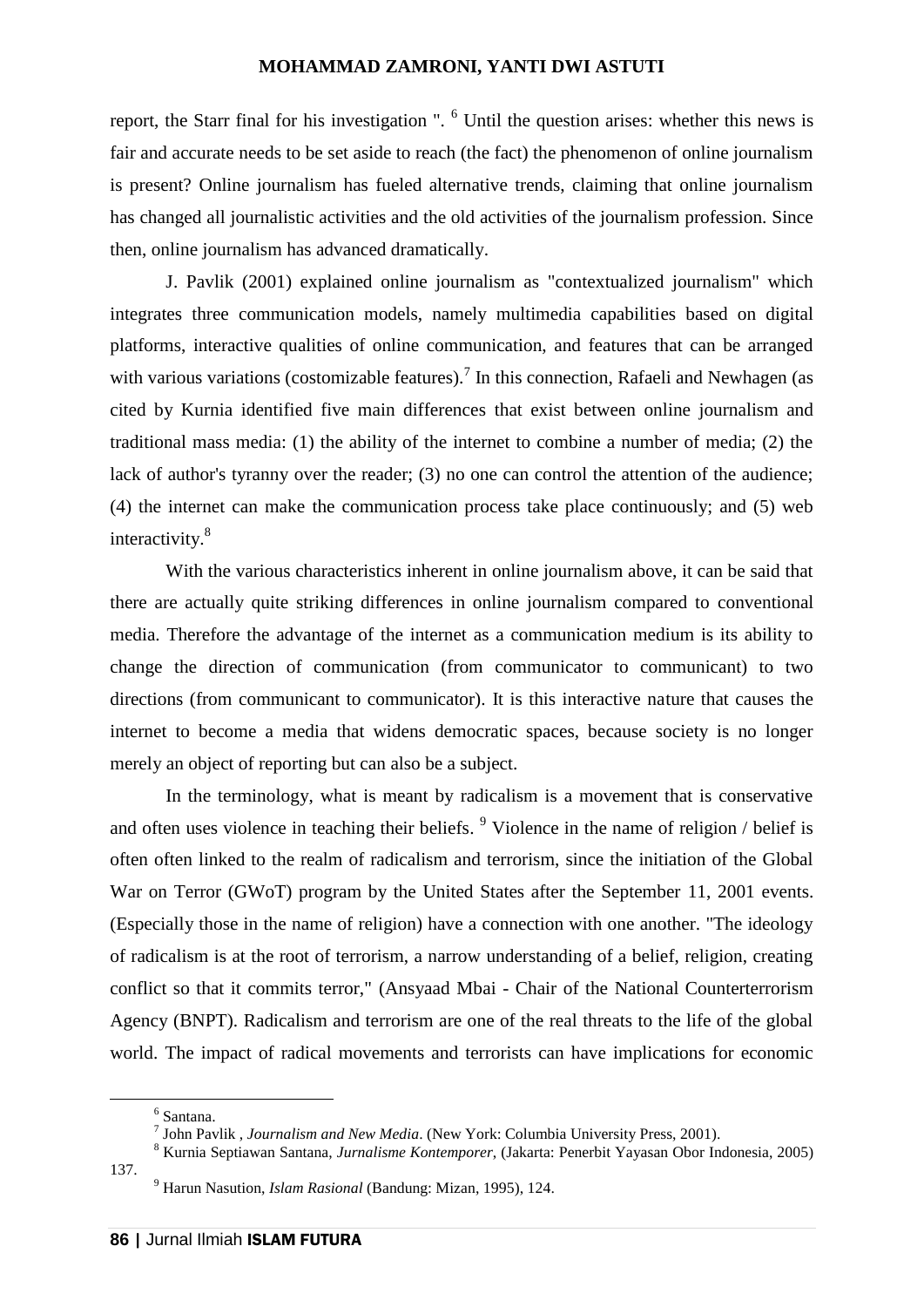and political dynamics that can experience shocks that are not small, so as to create a sense of insecurity in the wider community.

There are 2 (two) types of radicalization processes that commonly occur, firstly due to an identity crisis which is resolved by understanding beliefs that declare violence as a solution, which is generally rooted in concerns about macro conditions such as integration, foreign policy, political development, culture, and the global economy . Whereas the second radicalization process results from the dynamics of social interaction in micro conditions that are influenced by the media, peers, leaders, family members, or the surrounding environment, so that they accept a belief system / understanding that something can and must be done to deal with things that are a threat on the flow of beliefs or understandings that are believed.<sup>10</sup>

The emergence of religious radicalism occurs due to things like; 1) Claims of truth, namely religious adherents believe that their holy books do teach monolithic truth (singular), where there are often interpretations that assume that other religions are not true. 2). Obedience is "blind" to religious leaders, namely excessive fanaticism towards religious leaders, so the words of religious leaders are "considered" as essential truths. 3). Efforts to build an ideal era / state, that the religious vision of an ideal age is believed by religious adherents to be the will of God himself. Example: a Taliban regime that commits atrocities against its own citizens under the pretext of obedience to Islamic law. 4). the purpose justifies any means. This sign usually occurs in the components of religion, both related to identity and religious institutions 5). The idea of a holy war (holy war or jihad) which underlies the occurrence of violence and religious conflict, such as bombing actions those are within the framework of upholding God's holy commands which the culprit deems as the holy path.

Based on some explanations of the definition and causes of radicalism, what is meant by radicalism in this research is a movement carried out by individuals or groups who are conservative in upholding their beliefs, so they use violence. Threats or illegal use of violence perpetrated by non-state actors in the form of individuals or groups to achieve political, economic, religious or social goals by spreading fear, coercion, or intimidation explains the definition of terrorism.<sup>11</sup> Intermediaries, social networks, internet, and prison environments are considered to have a key role in the process of radicalization of religion which will

<sup>&</sup>lt;sup>10</sup> Tinka Veldhuis and Jørgen Staun, *Islamist Radicalisation: A Root Cause Model* (Den Haag: Netherlands Institute of International Relations Clingendael, 2009), 63-64.

<sup>&</sup>lt;sup>11</sup> IEP, *Global Terrorism: Capturing the Impact of Terrorism for the Last Decade* (Sydney: Institute for Economics and Peace, 2012), 6.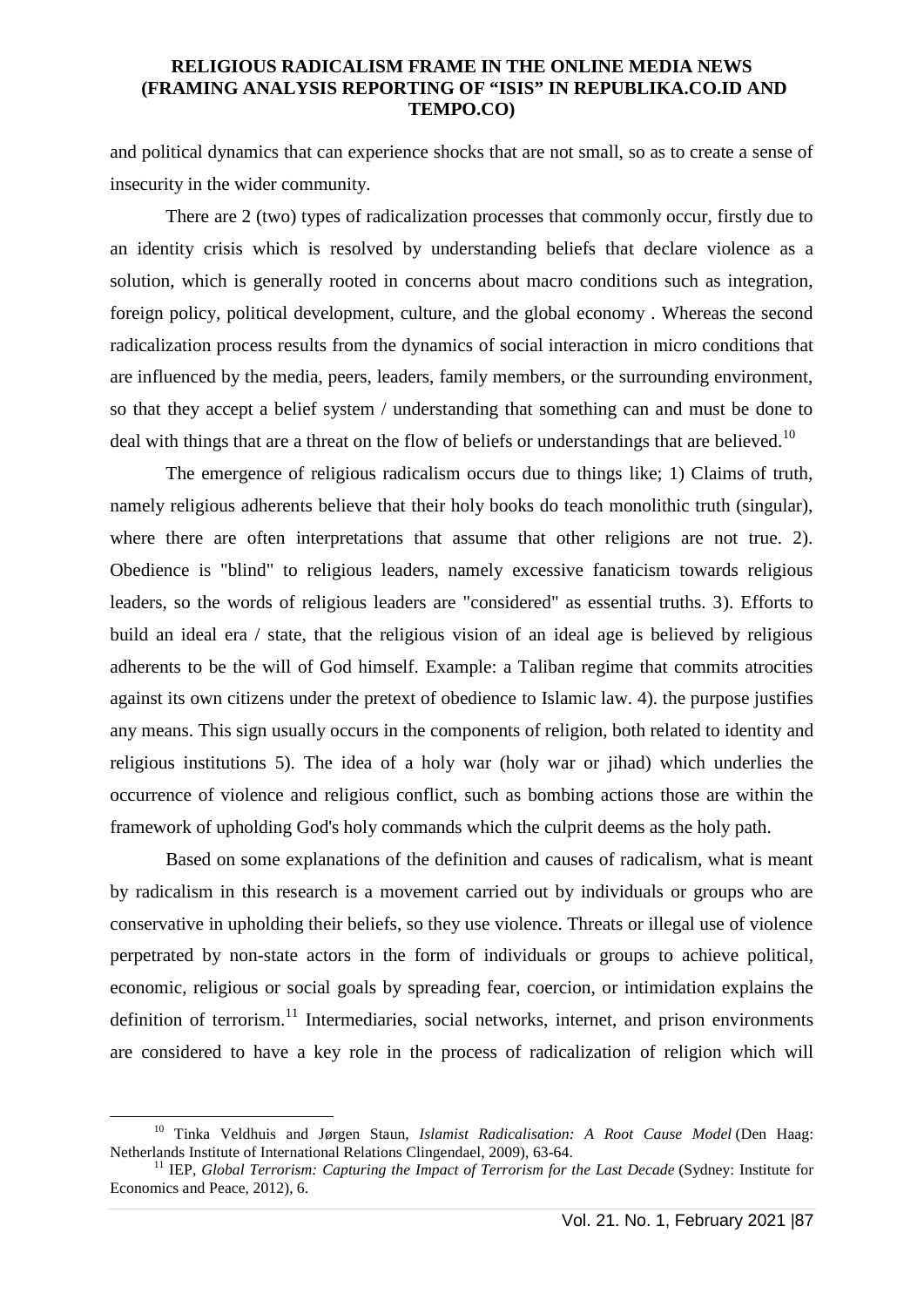ultimately lead to acts of religious terrorism.<sup>12</sup> Based on grouping types of terrorism, the dimensions of terrorism can be known through variables and classifications as follows:<sup>13</sup>

| N <sub>0</sub>  | Variable                    | <b>Classification</b>                          |
|-----------------|-----------------------------|------------------------------------------------|
| $\mathbf{1}$    | Number of Performers        | Individual and group                           |
| 2               | Supporters                  | State, Community and Individual                |
| 3               | Relationship to authority   | Anti-governmental and separatist               |
| $\overline{4}$  | Coverage                    | Domestic and international                     |
| 5               | Armed status                | Civil, military and paramilitary               |
| 6               | Spiritual motivation        | Secular and Religious                          |
| $7\phantom{.0}$ | financial motivation        | Idealistic and entrepreneurship                |
| 8               | <b>Ideology of Politics</b> | Socialist, Fascist and Anarchic                |
| 9               | Rules hierarchy             | Sponsor, leaders, middle leaders and followers |
| 10              | Obsession with death        | Suicide                                        |
| 11              | Methodology                 | Murder, bombing, kidnapping / hostage, mass    |
|                 |                             | poison, biological weapons and cyber terror.   |

**Table 1. Dimensions of Terrorism**

*Source: Processed by the researchers*

Basically, framing analysis is the latest version of the discourse analysis approach, specifically for analyzing media texts. The idea of framing, first put forward by Beterson 1995, which can be used to find out how reality is constructed (framed) by the media in this case is the online media Tempo.co and Republika.co.id. Framing analysis is used to dissect ways or ideologies of the media when constructing facts. While W.A. Gamson and A. Modigliani, define framing analysis as an analysis that sees discourse as a construction of social reality in interpreting relativity.<sup>14</sup> Through the analysis of reality framing that is so complex and complex it is simplified by the media so that it is easy to understand, remember and reality is more meaningful and understandable. In the end framing determines how reality is present before the reader. What we know about reality basically depends on how we frame the event that gives a certain understanding of an event. In simple analysis, framing tries to build a communication of language, visuals, actors, and convey it to the public.

<sup>&</sup>lt;sup>12</sup> IEP., 13-24.<br><sup>13</sup> Jeff Victorrof, *The Mind of The Terrorist: A Review and Critique of Psychological Approaches* (California: The Journal of Conflict Resolution, 2005), 5.<br><sup>14</sup> William A Gamson. *"Media Discourse as a Framing Resource"* in Ann N. Crigler (ed.). *The* 

*Psychology of Political Communication*. (Ann Arbor: The University of Michigan Press. 1996), 2-3.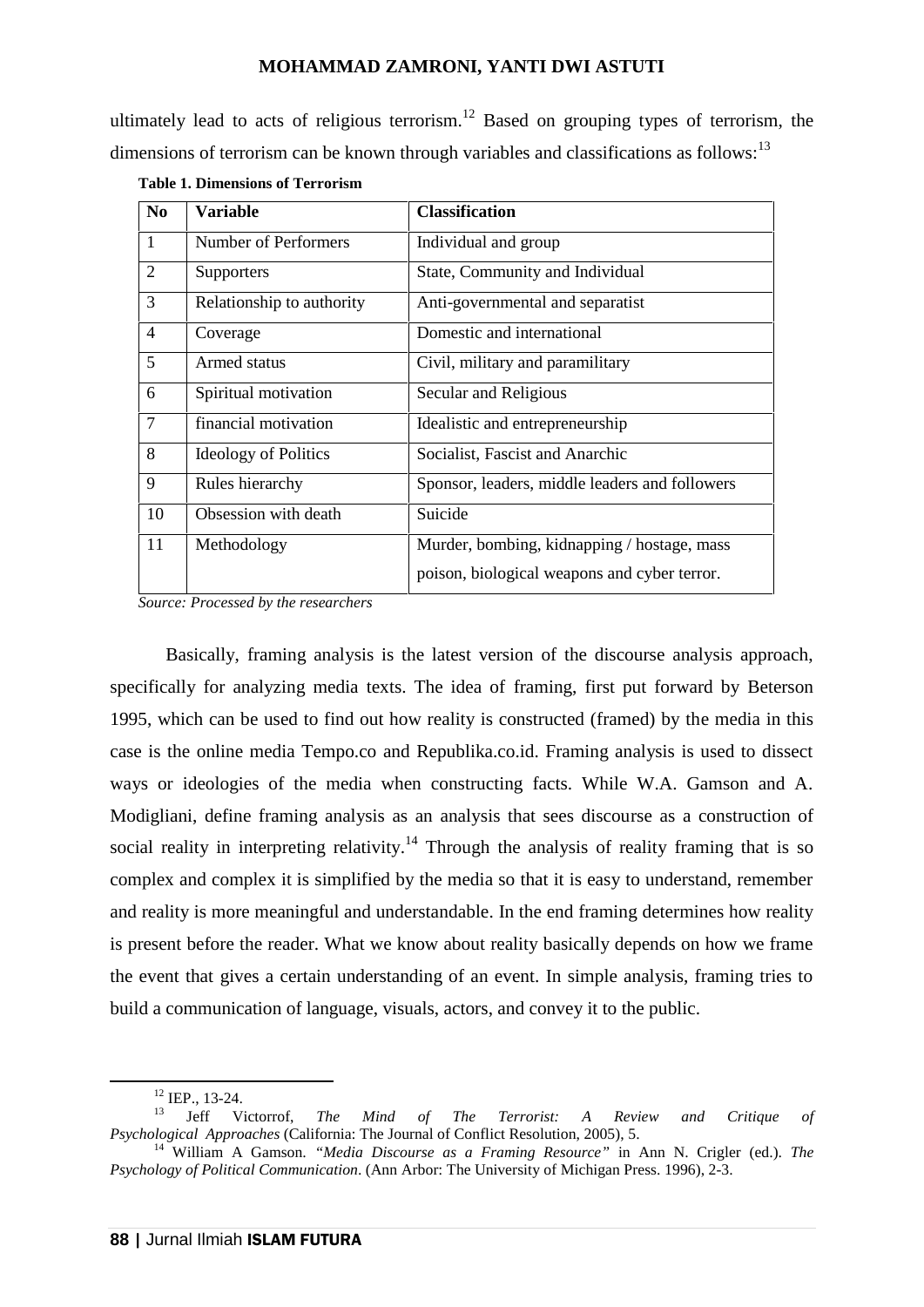There are two dimensions in framing namely, 1). Selection of meaningful issues in presenting an event a journalist or media crew has chosen the facts on the ground; it is assumed that media workers are not likely to see events without perspective. 2). Emphasizing the issue which means being able to observe how media workers write facts, this process relates to the selected facts presented to the audience. This element of writing facts relates to the prominence of reality. The use of words, sentences or photographs is the implication of choosing certain aspects of reality. As a result, certain aspects that are highlighted become prominent; get more allocation and greater attention compared to other aspects. All aspects are used to make certain dimensions of news construction meaningful and memorable to the public. The reality that is presented prominently or prominently has a greater likelihood of being noticed and influences the audience in understanding a reality.<sup>15</sup>

Through framing constructivism approach can be seen as a process of social construction in interpreting reality. This process occurs on two levels, namely the individual level or interpretative level and the level of discourse or culture. These two levels are interrelated in the process of social construction to make sense of reality. There is a relationship between media discourse with public opinion formed in society through a package containing the construction of meaning for the event to be reported (Gamson and Modiglani, 1996: 21-22). According to them, the frame is a way of telling stories or groups of ideas that are organized in such a way and present a construction of the meaning of events related to the object of a discourse.

Related to this research, if you notice there are different frames between Tempo.co and Repubika.co.id in constructing the ISIS radicalism movement that occurs outside and inside the country. The event is the same, but the construction of the news is different. The different construction patterns cause differences in how events are understood by the two media. Entman, seeing framing in two big dimensions, namely the selection of issues and the emphasis or prominence of aspects of reality and this factor can further sharpen the framing of news through the selection process of issues that are worth showing and the emphasis on the content of the news. In this case the journalist's subjectivity will determine which facts will be selected and which ones will be highlighted as well as which facts will be discarded and the findings, which side taking highlighted certainly involves the values and ideology of the journalists involved in the process of producing a news.

<sup>15</sup> Eriyanto, *Analisis Framing, Konstruksi, Ideologi dan Politik Media* (Yogyakarta: Obor, 2002), 69-70.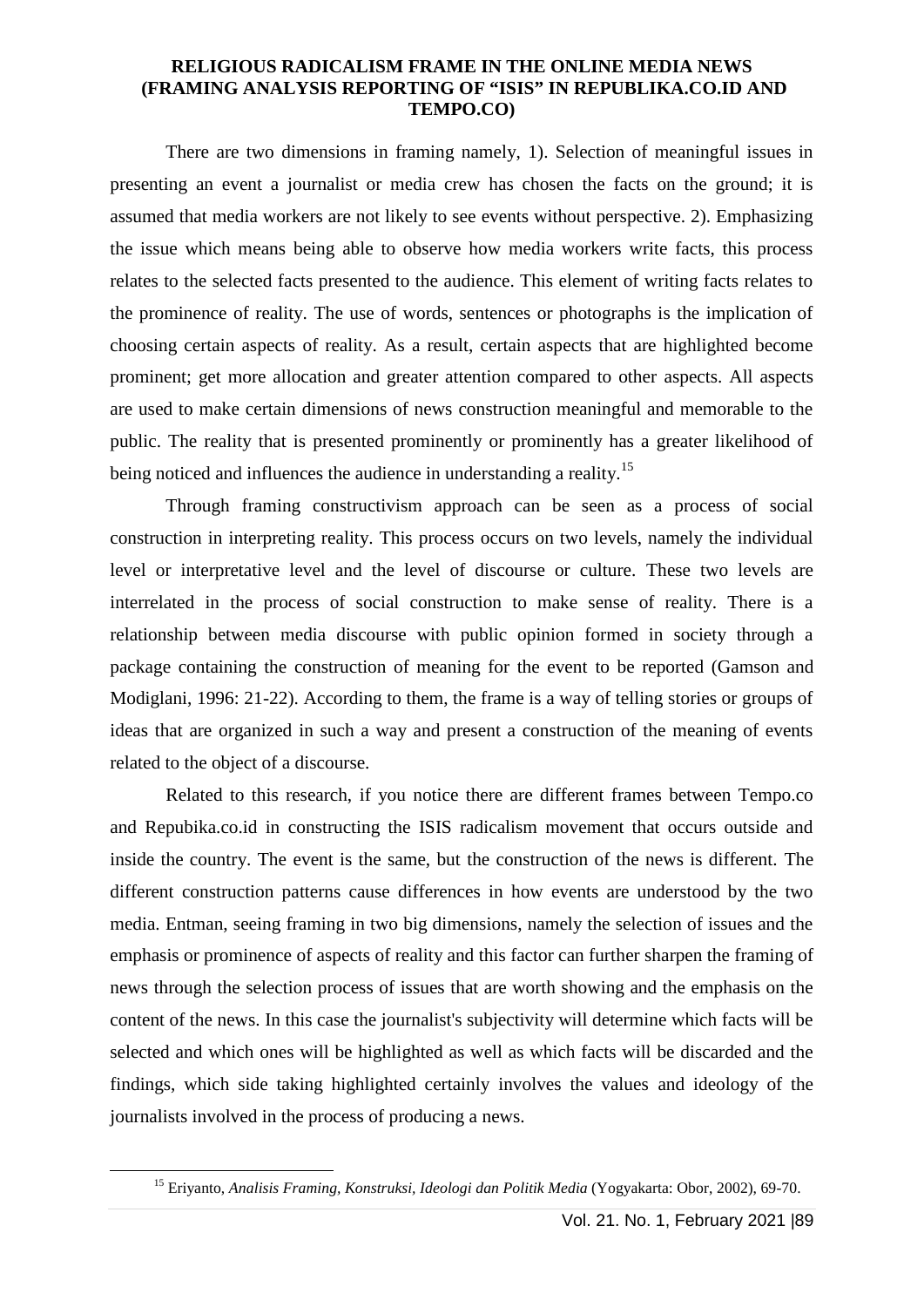The objectivity of the media is closely related to the impartiality of the news and the independence of the media against the factions. Impartiality or impartiality is one of the concepts that make up the principle of news objectivity. Objective news must meet two conditions, namely factuality and impartiality.<sup>16</sup> In this study, researchers will not use the concept of objectivity as a whole, because the news related to radicalism carried out by Republika.co.id and Tempo.co has fulfilled the element of factuality. Then the concept of objectivity that is of concern is impartiality or impartiality. The general standard used to assess the impartiality of news lies in the balance (balance) and neutrality. This balance refers to a fair and non-discriminatory attitude in the choice of sources. The use of informants' information also presents a variety of different views without any special treatment to certain parties. Then neutrality can be seen from the clear separation of facts from opinions. Neutrality can also be seen from the use of language and images that tend not to support certain parties. The media should avoid evaluating or using emotional words or images that will direct the audience to give a certain assessment or interpretation. In practice, according to McQuail also, when journalists do framing on the news, then it will bring the media away from pure objectivity and contains a number of biases. This is reinforced by excerpts from pages that discuss news biases specifically stating that framing news is one form of news bias. Because through the frame used the journalist will choose the details of the story to be developed and which parts will be omitted and presented implicitly.

Bias in the news can appear in various forms that are generally associated with the choice of words, images and resource persons. In fact, if there is a bias in the choice of words and pictures it indicates violation of neutrality which emphasizes avoidance of using language and images that are emotional and support certain parties. In addition, bias in reporting emphasizes the delivery of different views without special treatment for certain parties. Then there are biases related to word choice such as the use of nicknames or titles, besides that there is also a bias in the choice of word tones such as the use of words that are positive or negative with certain connotations can easily affect the audience. While the bias associated with image selection is a bias in shooting. Some pictures make social media look great; some others just make it look oppressed. Other biases are biased in news placement. The public usually considers the news displayed at the beginning to be more significant than the subsequent news. Bias can also occur in the selection of sources or control of news sources. Each resource person cited on an issue must bring their respective perspectives which can

<sup>&</sup>lt;sup>16</sup> McQuail, *Mass Communication Theory*, 4<sup>th</sup> Edition, (London: Sage Publication, 2000).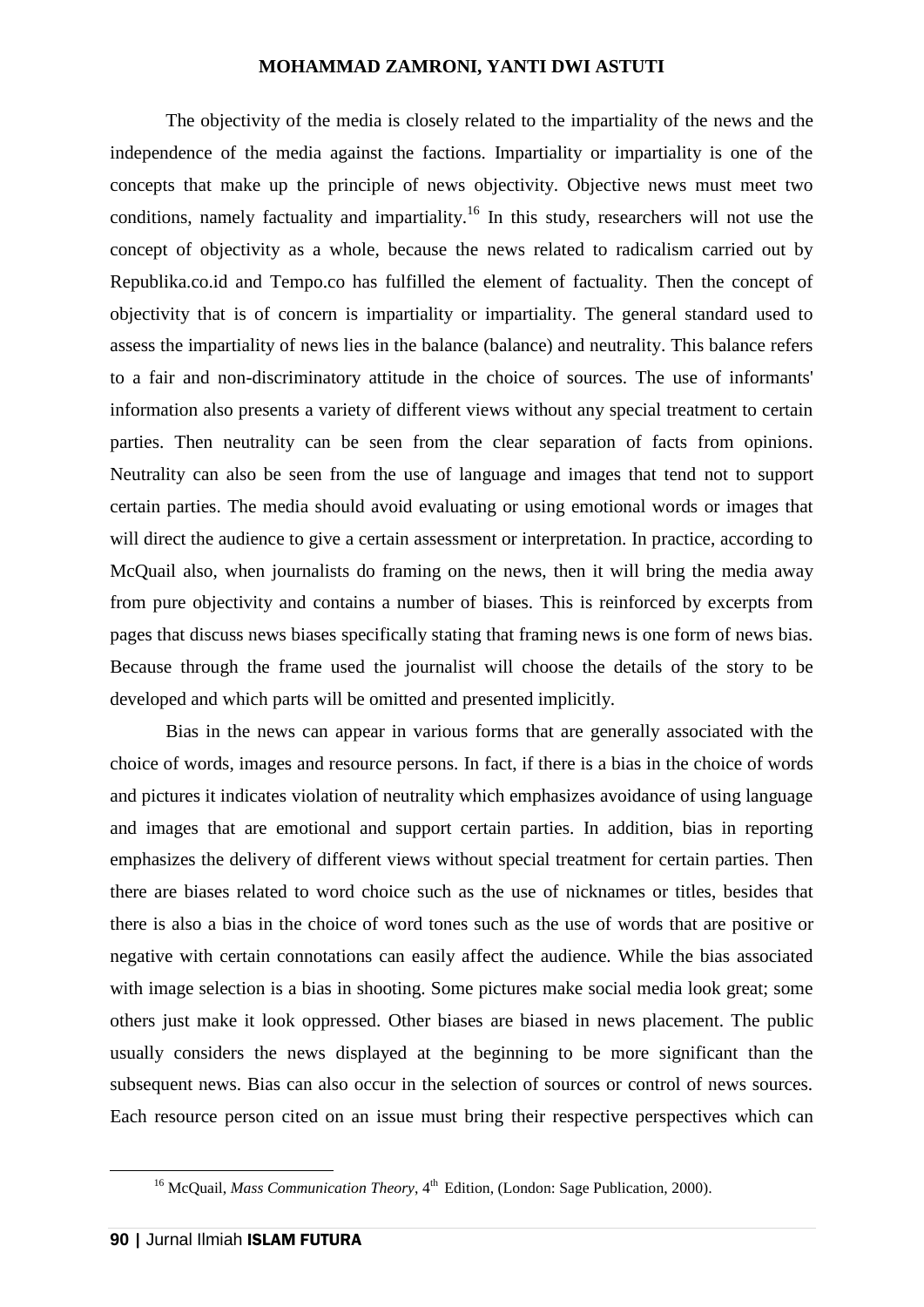influence the position of reporting. The concept of impartiality used in this study is based on Westerhalt and McQuail's explanation which states that media that can report impartially are those who keep their distance from news sources and impartiality in terms of balance and neutrality.

## **B. RESULTS AND DISCUSSION**

Overall, the analysis of news related to religious radicalism in two online media namely Tempo.co and Republika.co.id in the packaging of news each has a different point of view. The news perspective on the packaging of terrorism is most evident in methapors, depiction and catchphrases. The following will explain the whole construction of ISIS religious radicalism news. Each of the good news originating from Tempo.co and Republika.co.id that represent the category of religious radicalism, namely acts of violence, fought for beliefs, old-fashioned views or rigid thoughts that underlie violence.

# **1. News Classification of Religious Radicalism "ISIS" in Online Media Tempo.co and Republika.co.id**

The presentation and analysis of the news of religious radicalism in these two online media can be briefly framed that; the quality of reporting often adorns with words that seem hyperbole and bombastic in preaching the radicalism of the ISIS movement both in Indonesia and abroad. Second, because of the type of online media that is instant, frequent news coverage that is less profound and changes in a matter of minutes. Third, the tendency of Tempo.co and Republika.co.id to dramatize and exaggerate what is happening in conflict areas by using connoted language rather than literal meaning. Fourth, sometimes it is not objective and contains information that is not in accordance with the reality at the location. This can be seen with the acquisition of news sources that are not directly covered from the scene but recaptured from other news agency sources so that often both coverage and reporting are often unbalanced and biased. This can be known through several types of news reported.

### *a. Emotional News Construction*

Many of the coverage is inserted with an emotional tone. This can be seen through the choice of facts presented or the choice of words used in the presentation of the news. For example, the headline of the news by Republika on the August 1, 2014 edition, at 21:33 WIB with the title: "The ISIS Movement will not be accepted in Indonesia". In the description, Republika deplored the ISIS movement which claimed itself as the Islamic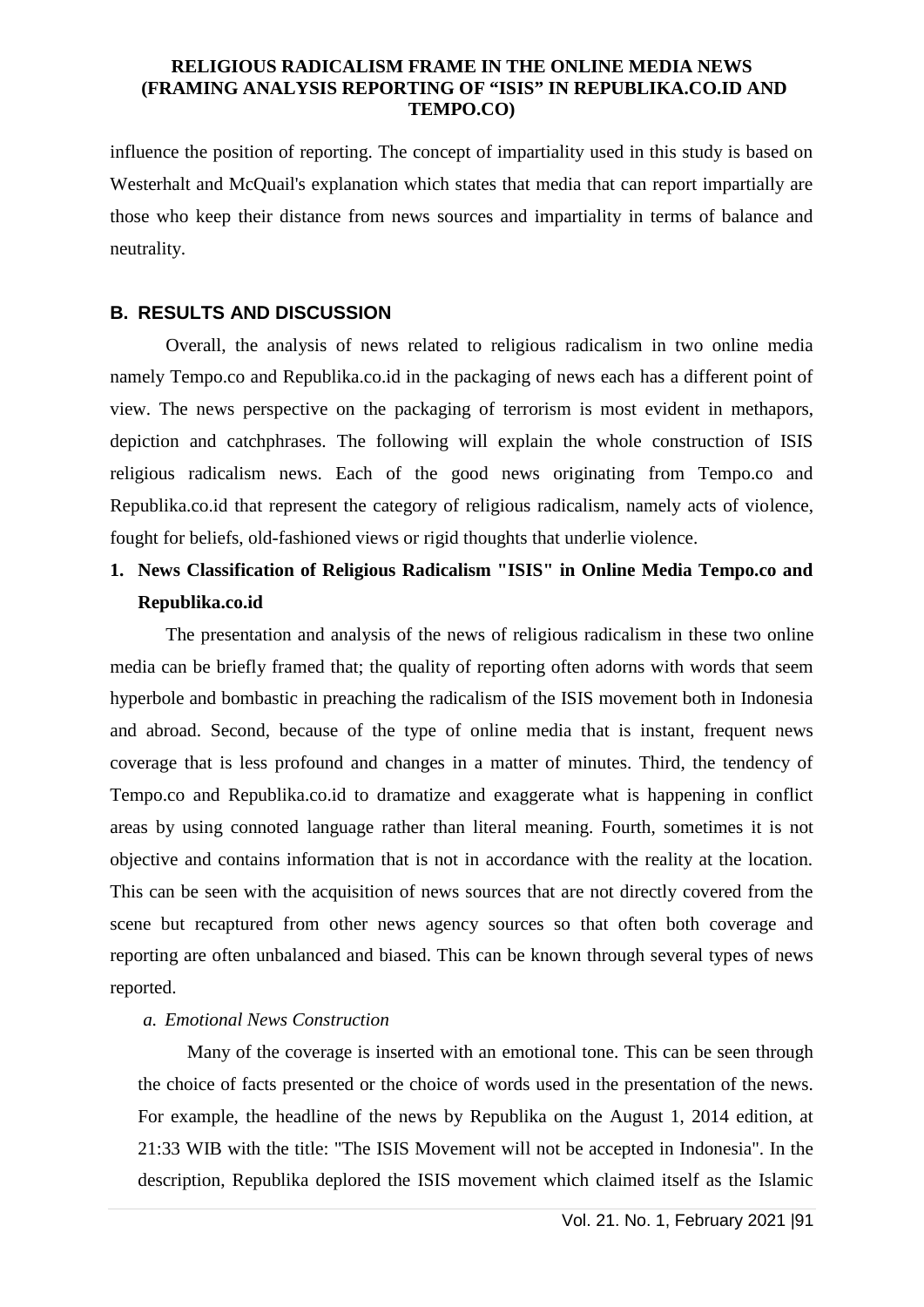state of Iraq and the Great Syam or better known as the 'Islamic State of Iraq and Syria (ISIS)'. Islam is rahmatanlil'alamin, meaning that Islam is a religion that brings mercy and prosperity to all the entire universe, including jinns and humans, Muslims and infidels, living and dead objects. In accordance in Surat al-Anbiya verse 107:

**لَمِينَ عَـٰ ◌ۡ لِّل ◌۬ مَةً ◌ۡ رَح إِلاَّ نَـٰكَ ◌ۡ سَل◌ۡ أَر وَمَآ**

Islam forbids human beings from acting arbitrarily towards Allah's creatures, just look at the words of the Messenger of Allah as contained in the Hadith of the history of al-Imam al-Hakim, "Who arbitrarily kills birds or other animals smaller than him, then Allah will ask responsibility to him ".

Whereas ISIS only contains radicalism activities. In connection with this, Republika.co framed its reality by making the politician Ramadhan Pohan as Deputy Secretary General of the Democratic Party say, "It is impossible for a country based on violence like ISIS to be accepted in Indonesia. We reject any extremities, including under the guise of religion, Israel has destroyed the values of religious and humanitarian values. If ISIS is formed by Israel, surely we must be more careful, Indonesian Muslims should not be easily provoked, especially if there are indications of a trap there. "

While the Tempo.co media in the same edition, August 1, 2014 at 9:58 a.m., was even more emotional, namely by raising the title: "Syafi'i Maarif: Support ISIS Is Crazy". It was clear that anger over the lack of alertness of the government. In its description of the story Tempo inserted a sense of remorse for the Ministry of Communication and Informatics's inaction in not being able to block the invitation video for the Indonesian people to join ISIS on the YouTube site. Regarding the video of Indonesian citizens who invited to join ISIS circulated on the YouTube site since July 22, 2014 which lasted eight minutes titled 'Join the Ranks'. Although Tempo regretted the inaction of the Ministry of Communication and Informatics, the reality was framed by making former Chairman of the Muhammadiyah Central Board, Syafi'i Maarif as his guest speaker, Maarif said "" Only crazy people want to join ISIS and similar groups, Use common sense and clear views "He said." According to Eriyanto, news models like the one above often provoke reading, because the news has not been confirmed by other parties.<sup>17</sup>

There is a lot of news in both media that fall into the category of emotional news, but only a few are felt to represent the researchers listed in the discussion above. Actually

<sup>17</sup> Eriyanto, *Analisis Framing, Konstruksi, Ideologi dan Politik Media* (Yogyakarta: Obor, 2002), 107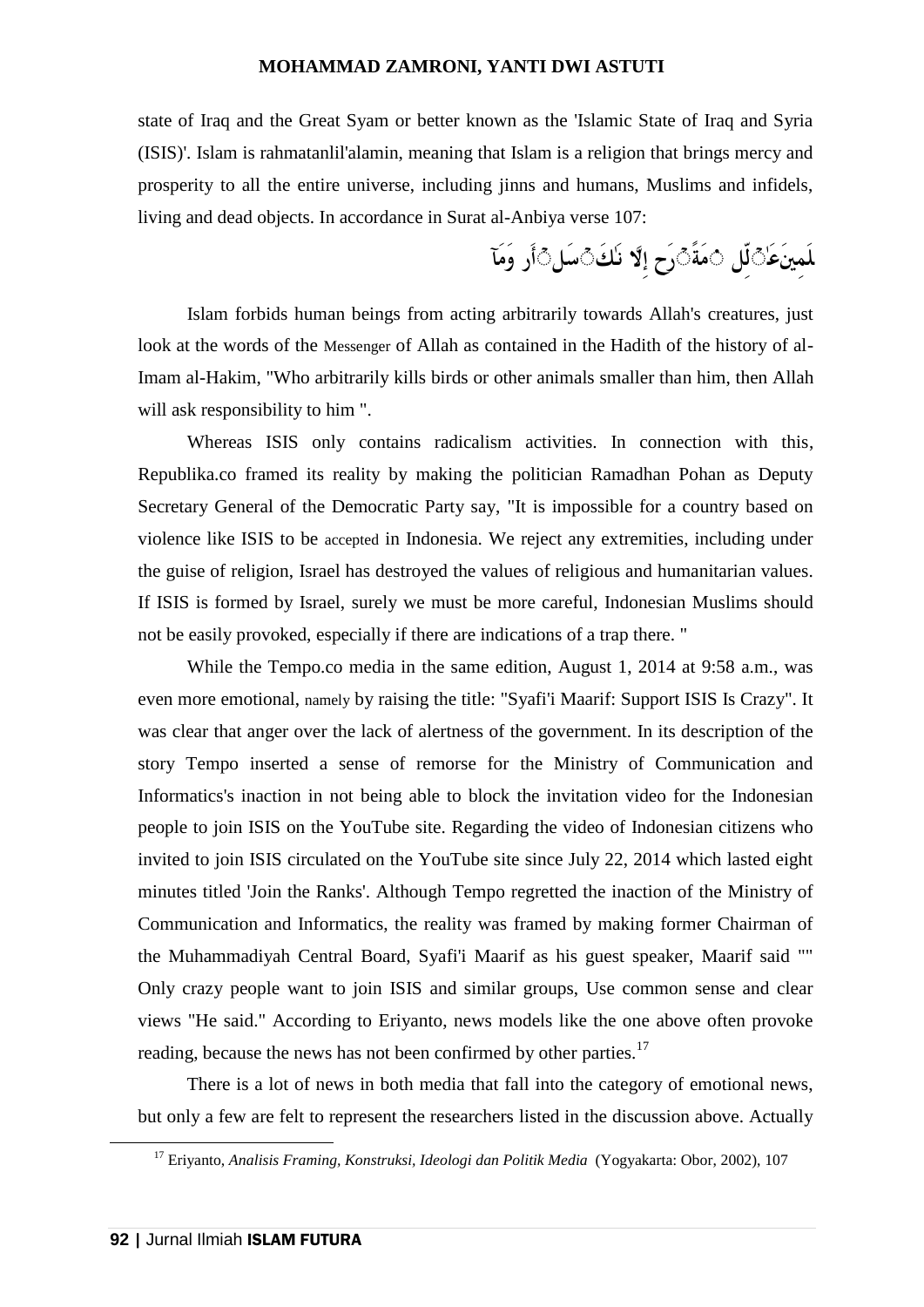every news dissemination in its mass media both print, electronic and online must pay attention to the seven pillars of journalistic faith, namely; 1) Responsibility. The right of print, electronic and online media to attract readers is not limited to anything other than public welfare considerations. Journalists must not use their power for personal gain. 2). Press freedom. Freedom of the press must always be maintained as a vital human right and the press is free to discuss anything that is not prohibited by law or legislation. 3). Independence. The press must free itself from all obligations except to the public interest. Promoting personal interests that are contrary to public interests or partiality that causes the misuse of truth violates the main principles of the journalistic profession. 4). Sincerity, loyalty to truth and accuracy (sincerity, truthfulness, and accuracy). 5). Honesty in conveying information (impartiality). 6). Be fair (fair play). The press must provide an opportunity for all parties to provide a comparative explanation of what was said. 7). Decency. The press must convey information; however detailed it is in accordance with the moral standards and morality of the community.

## *b. Sadistic News Construction*

In addition, the pattern of reporting is also classified in sadistic news. Republika.co.id and Tempo.co media coverage of the radicalism of the "ISIS" movement led to the detailed and detailed (sadistic) massacres that occurred in several countries could become media courses for followers of other religions to thicken prejudice and stereotyping of Islam as terrorists, in this case ISIS claimed that their movement was based on Islamic ideology. Both in Republika.co.id and Tempo.co media, many insert sadistic news in their choice of news. For example, the striking news headline by the August 2, 2014 edition of Republika.co.id at 13:01 WIB with the topic ISIS Fighting Bodies Hanged and Dragged in the Middle of Baquba City.

The press, besides being impatient, was impatient in reporting ISIS radicalism, especially to Tempo.co regarding sadistic cases, even Tempo.co and Republika.co.id reporters mixed up the news by including their own opinions which were sometimes very provocative. In addition, these two media used images of victims who were shot with blood, images of women who were hung on the edge of the city because they did not want to be married in jihad, etc. Not only that, sometimes online media like Tempo.co always take pictures of news illustrations that sometimes have no relevance to the news content and these images can be loaded repeatedly with different news content.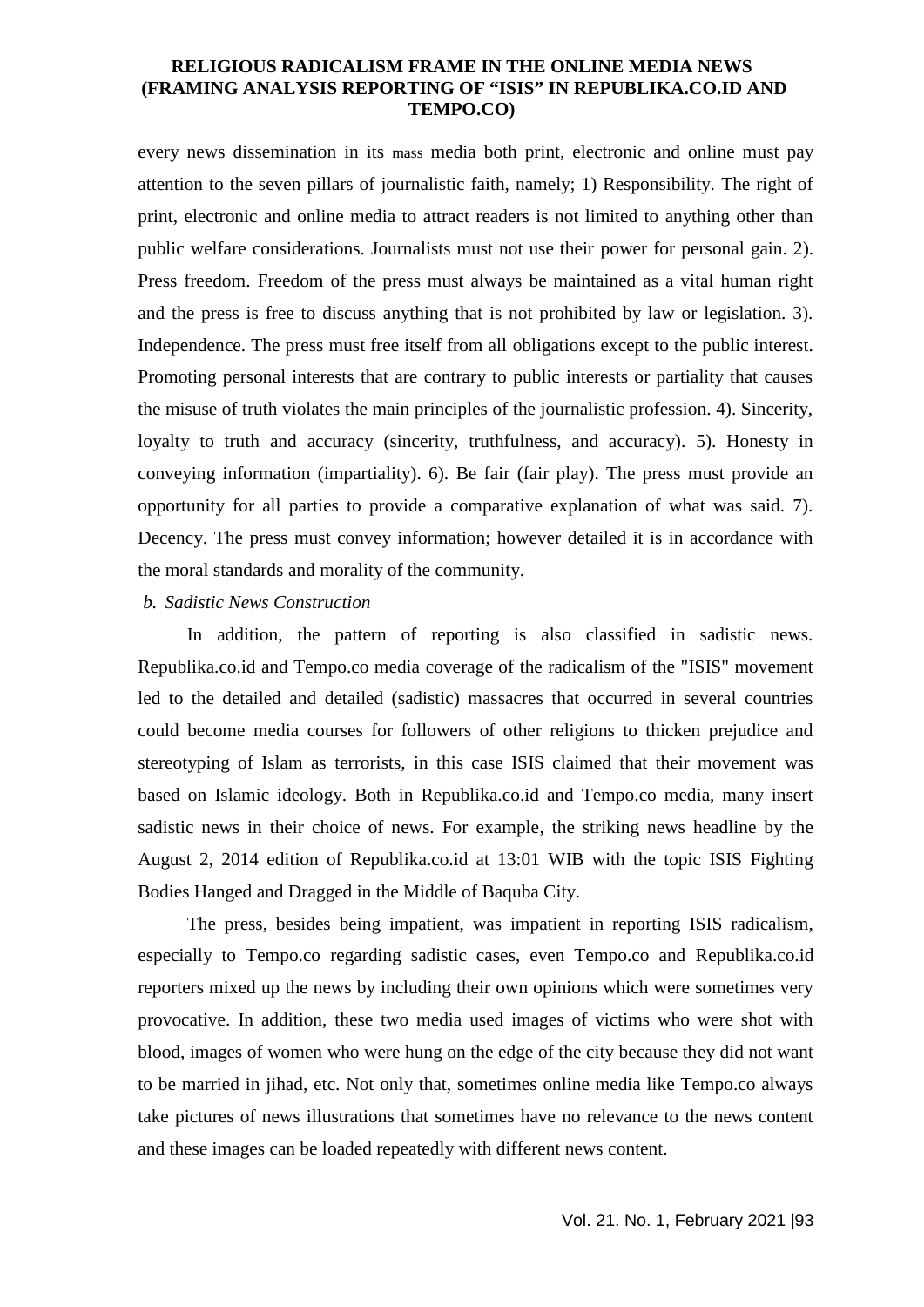#### *c. Provocative News Construction and without Confirmation*

Provocative news construction is based on research results both in Tempo.co and in Republika.co.id, both of these media often choose the title of provocative ISIS reporting. In fact, in every news the two online media always include news links that we can directly visit immediately because they are connected to the internet, for example on Tempo.co the link provided in the news "Iraqi women are put to death for refusing to marry in jihad with ISIS militias ", In this news, the following linkage news titles are provided: (Read: Menko Tedjo Suspicious Hundreds of Indonesians Enter ISIS), (Read: 300 Chinese Citizens Support ISIS, Fight in Syria) and (Read: ISIS Sells Corpses of American Journalists Rp 1,2 trillion). Just looking at the title is full of very provocative intonations that make the reader want to read it right away. The selection of titles without checking and rechecking beforehand even backing up information without checking can harm the individuals or groups mentioned in the news, while the news is not necessarily proven true.

Confirmation of the news may be done as long as the reporter who is reporting is worried that something bad will happen to him, for example when he covers war and massacres so that it is difficult to identify which friends and opponents. Eriyanto also allowed journalists who covered disputes such as riots in one part of Indonesia, for example in Ambon, to choose whether to cover far in front of the battlefield or just to be behind and record what happened, who the victims were and how many people were injured. (Eriyanto, 2002). Many reporters in the Reformation era preached an event without the effort to go into the field to confirm first, or just look for sources who wanted to be interviewed, because the media was pursuing tiras by lifting them. Moreover, online media those are digital, connected to the internet and interactive, which journalists are demanded to broadcast quickly, increasingly foster provocative and unconfirmed news construction practices. Because of the principle of online media reporting every minute when they get additional news, the news that was previously posted will be upgraded and re-edited. The development of the news is not static, so if the first reader does not read the news, finally the information he receives will not be complete or valid. This can have negative consequences for both the reader and the journalist. Reporters who originate news can search for other news sources that do not necessarily have the capability to know the core news of terrorism if journalists are wrongly targeted in confirming informants who are not competent to know about acts of terrorism, and then this can lead to failure.

Both online media, both Tempo.co and Republika.co.id, as digital press media, should not broadcast provocative information that can cause unrest to the public just for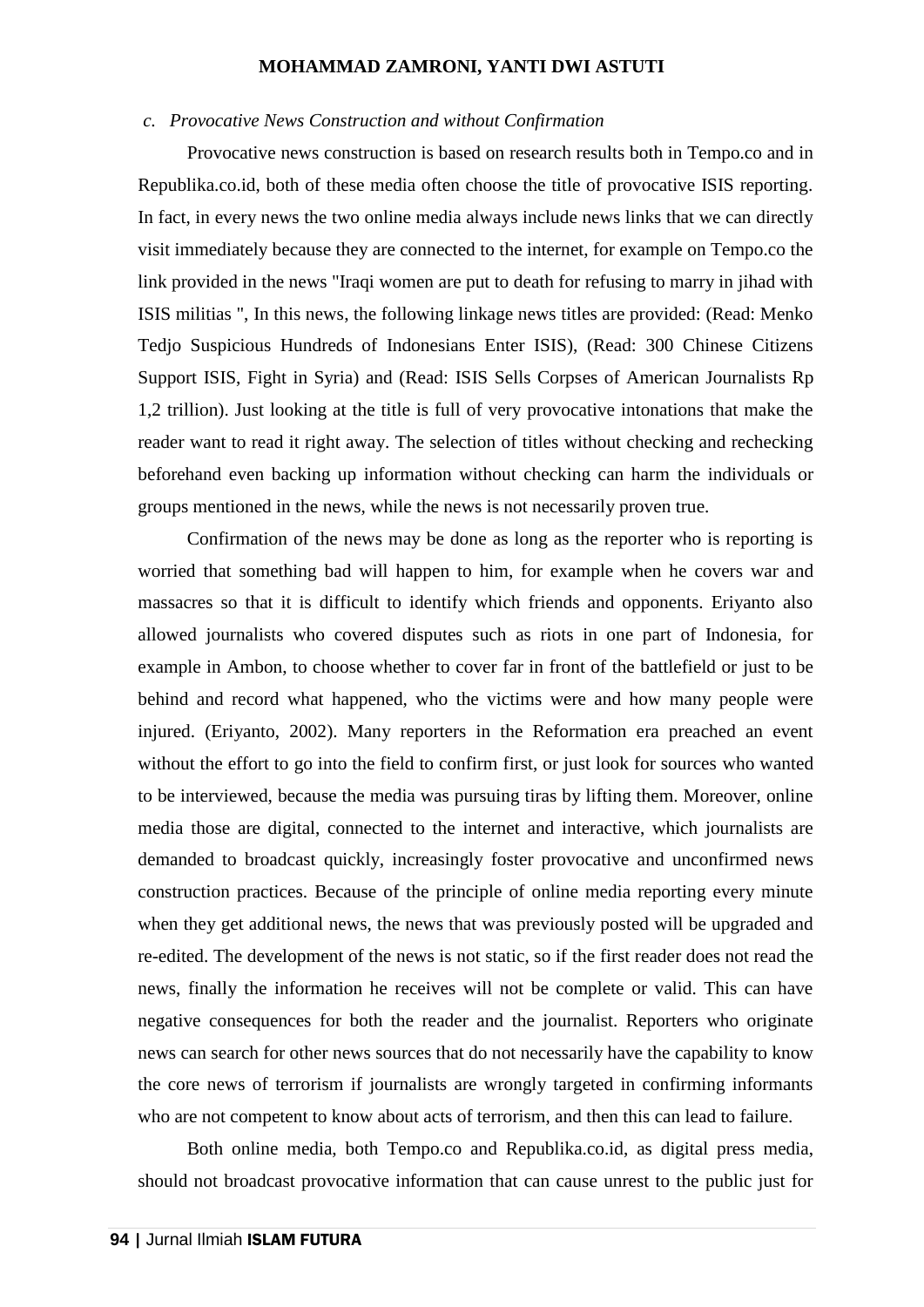the sake of broadcasting speed demands and do not make the media as a means to disseminate news/ information is heated atmosphere of conflict, considering the online media is also a press as a vehicle for mass communication, disseminating information and forming opinions, so it must be able to carry out its functions and obligations as well as possible. In the principle of the Journalism Code of Ethics, actually, the reporters of these two online media in constructing the reality of conflict are not entirely wrong and are also not as perfect as stated in the Journalism Code of Ethics. Because comments from informants that are used as a backrest for information are considered to be true, only without making confirmation, it will reduce the perfection of facts published in the news in the media. Because confirmation or check and recheck really needs to be done given the lack of confirmation of news in Tempo.co and Republika.co.id.

### **2. Comparison of ISIS News by Tempo.co and Republika.co.id**

The comparison of coverage in this point is not intended to say that one media is better than another, but to explain each reconstruction of media reality has its own characteristics, has its own advantages and disadvantages. In media studies there are three approaches that can be used to explain the contents of these media namely; first, the political-economic approach (the political economy approach) which states that the media is more determined by economic and political forces outside of media management. Factors such as media owners, capital and media income are considered to be more decisive in how media looks. These factors can determine what events can or cannot be displayed in the news, as well as the direction in which the tendency of media coverage is directed. Second, the organizational approach (organizational approach), namely that the media manager as an active part in the process of forming and producing news. News is seen as a result of the mechanism in the newsroom. Work practices, professionalism and rules that exist in the organizational space are dynamic elements that influence the reporting. Why does the media report case A, why is it reported in a certain way, the explanation refers to the mechanism that occurs in the newsroom. Third, the cultural approach (cultural approach) which is a combination of a political economy approach and organizational approach. The production process here is seen as a complex mechanism involving internal and external media factors. The media basically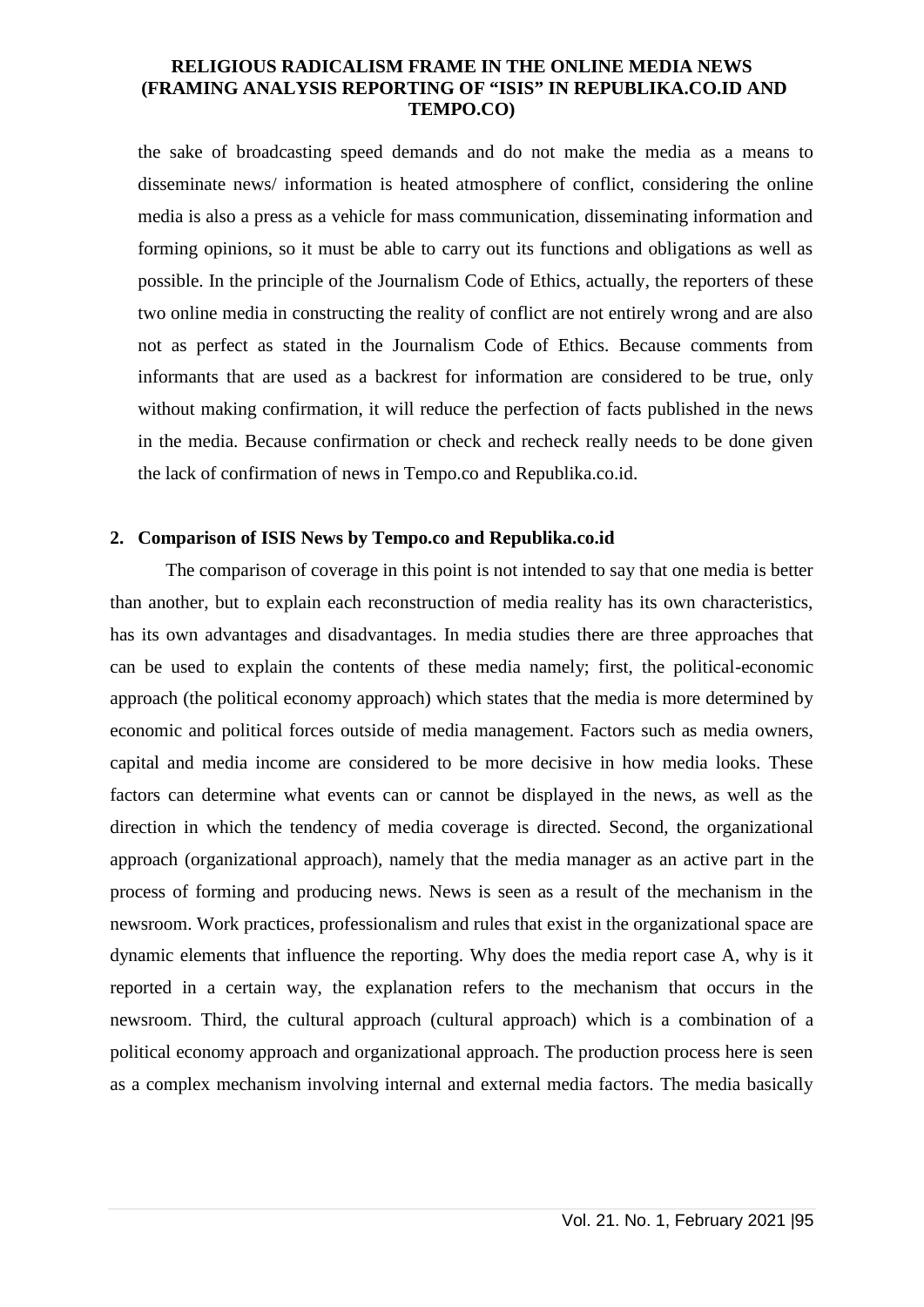has a mechanism to determine organizational patterns and rules, but the various patterns used to interpret the event cannot be separated from political-economic forces outside the media.<sup>18</sup>

Looking at the six news items that have been selected and have been operated using Gamson and Modigliani's knife analysis about ISIS terrorism in Tempo.co and Republika.co.id news that are the unit of analysis, shows how the various terrorist incidents are framed by the two online media. From the six frames in the analysis unit, it appears that the two media frame events with a frame of radicalism that is closely linked to Islamic religious reasons and can even be simplified into Islamic religious radicalism.

In this research, it was mentioned earlier that radicalism is interpreted as a movement carried out by individuals or groups who are conservative in upholding their beliefs so that they use violence. In a variety of terrorism cases, acts of violence committed by a group of people varied, ranging from committing, bombing, mass murder, rape, kidnapping, to committing suicide bombings. So in accordance with the definition of radicalism, this ISIS group has the belief that they stand for in every act of violence. And it turns out that the beliefs championed by this group are mostly related to religious beliefs (Islam), for example by legitimizing their actions as a jihad fi sabilillah and feeling they will not obey the commands of humans because they are considered to retain. And this is the most often a frame in the reporting of terrorism.

The frame of radicalism that is closely linked to Islamic religious reasons in various terrorist events carried out by ISIS can be interpreted as an effort by the media to put them in a position against terrorism. In addition, the emergence of this frame can also be interpreted as an effort to explain the phenomenon of the relationship of Islamic beliefs that are believed to be the perpetrators of terror with the acts of violence they have committed. But in reality, the presentation of the frame of Islamic radicalism was raised in a less impartial/balanced way in presenting the news both in Tempo.co and in Republika.co.id. This presentation which does not fulfill the element of impartiality has led to certain consequences, for example, it is increasingly emphasized that the perpetrators of acts of violence such as killings, kidnappings and bombings labeled as acts of terrorism are religious Muslims. In addition, there will also be an interpretation of terrorism as a terror event carried out by ISIS groups who claim to be "Muslim" for their religious reasons. Even though Islam never teaches evil to other people, on

<sup>&</sup>lt;sup>18</sup> Agus Sudibyo, *Politik Media dan Pertaungan Wacana*, 2<sup>nd</sup> ed. (Yogyakarta: LKiS, 2006), 2-4.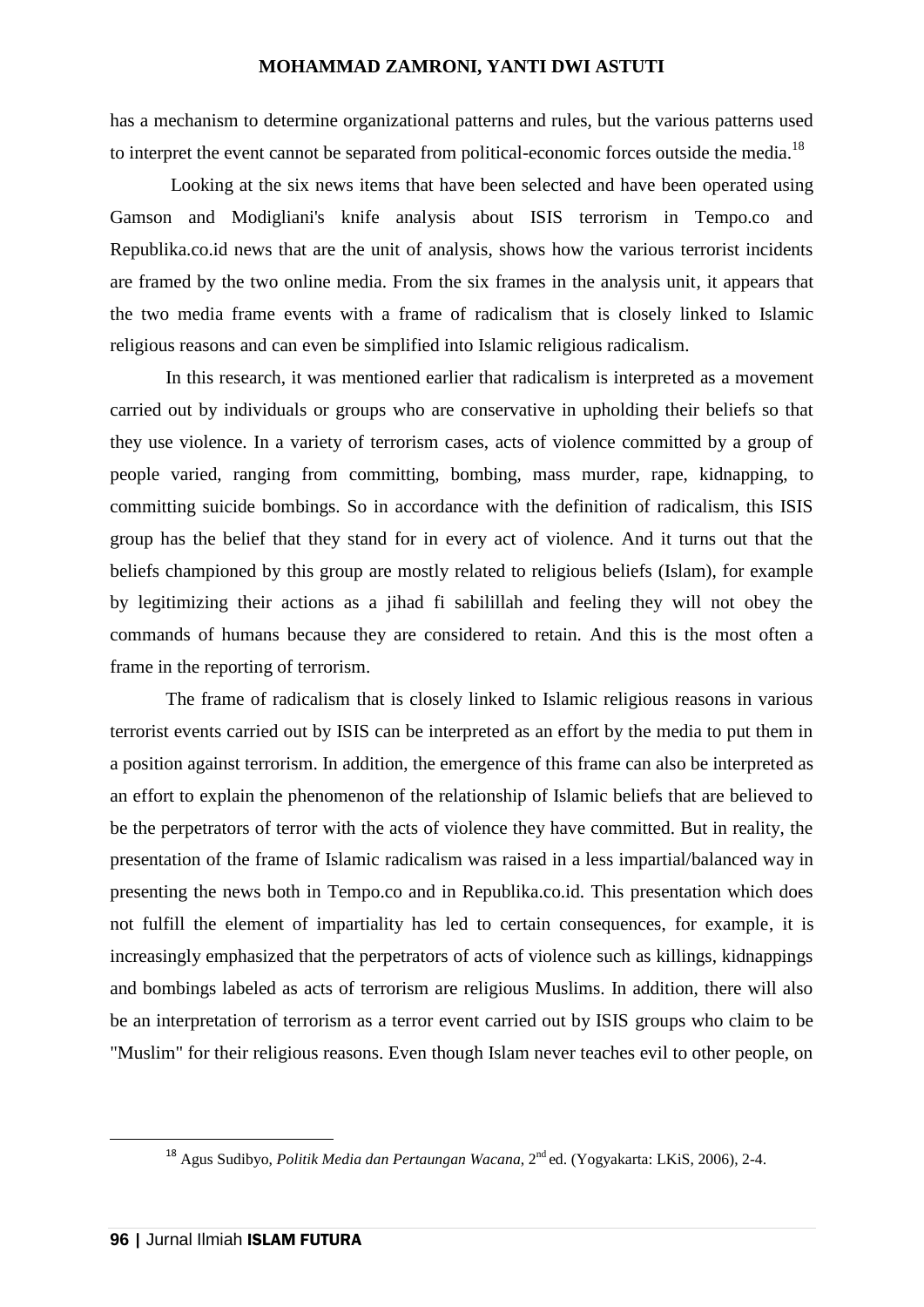the contrary, Islam, which is a religion for all nature, teaches goodness and love, not the other way around.

Based on the news from the two online media, it is clear that the impartiality dimension of the news or the impartiality of the media in framing news is clear. In this research, it is mentioned as one of the elements of the concept of impartial journalism which means balanced and neutral news coverage so that it can present comprehensive coverage. Balance is interpreted as a just, non-discriminatory attitude in the selection of sources, the use of sources, as well as the delivery of different views. Whereas neutrality is interpreted as the separation of facts and opinions, the use of impartial language and images, and the avoidance of emotional words and images. Of the six good news that has been reported by Tempo.co and Republika.co.id which discusses terrorist acts of the ISIS group, the concept of balance and neutrality is not fulfilled, for example in the reporting on Tempo.co, the speakers presented the majority came from the ISIS group.

Automatic views of terrorist suspects will dominate the contents of the news. In each of its news through news frame surgery, ISIS often presents Islamic religious views according to their version which is generally different from the views in Islam in the majority of the world. Islam never justifies violence, but ISIS opinions always contrast with Islam, for intance their view of "jihad" by means of violence such as murder, kidnapping, slaughter and suicide which according to them are aimed at world peace and they feel it is the teachings of Islam. Translating the Qur'an literally without being matched by the hadith of the Prophet Muhammad SAW and ijtihad of the scholars is feared to be misguided as practiced by this ISIS group. Submission of these views without any explanation or alternative religious views can certainly bring about the framing of Islam as a radical religion. In addition, in the news frame at Tempo.co, the concept of neutrality, one of which is realized by the avoidance of emotional words and images is also not fulfilled because the whole picture displayed in the news is dominated by images of acts of violence with massacres, killings and threats and bombings which are very dramatic.

Different things are presented in Republika.co.id. The use of speakers presented was not only from ISIS groups but also speakers from Islamic religious leaders and the government. In addition, in the initial reporting on ISIS it was clear that Republika.co.id did not immediately give the label "terrorist" to ISIS but still had positive thoughts (khusnudzon) before there was authentic evidence considering the ideology carried by this media was an Islamic ideology so that if there is news relating to the issue of SARA especially the religion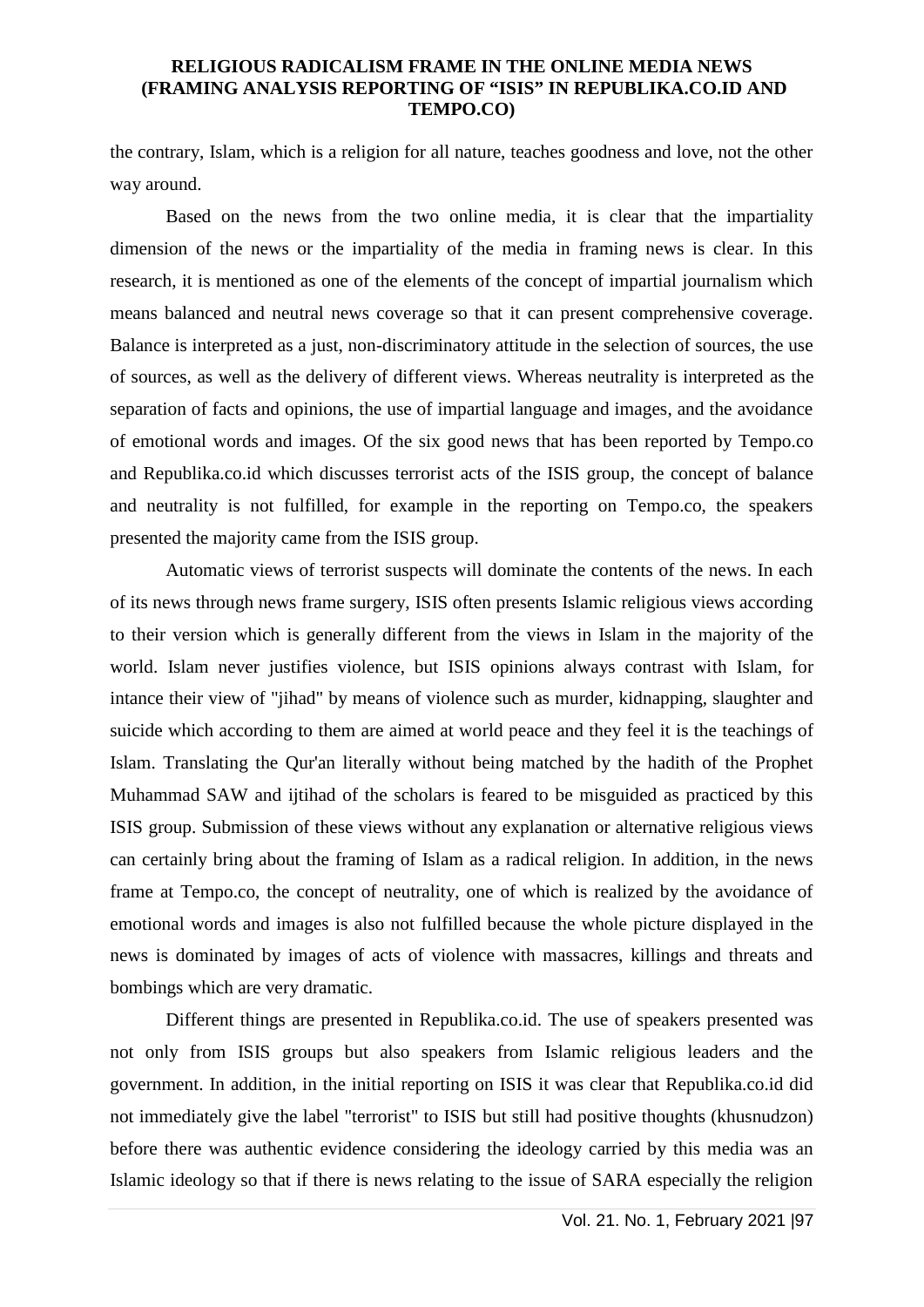of Islam does not necessarily justify. Although in the aftermath of the news after much evidence of acts of terrorism that led to ISIS, the tone of the Republika.co.id coverage also began to get emotional and often display provocative images in every report about ISIS radicalism.

In addition to the concept of balance, the concept of neutrality is also not met properly in Tempo.co and in Republika.co.id. Considering these two media are online media that demand broadcast speed so reporters ignore the principles of journalism. In every analysis unit's news, there are always words and images that are emotional, sadistic, provocative and without check and recheck. The author considers that Tempo.co and Republika.co.id journalists reporting on ISIS do not jump into the field immediately, meaning they are not the first people to get the news, but rather pick it up from foreign news agency sources such as The New York Times, Daily, police stations and even YouTube. These journalists are not in a neutral position in writing ISIS radicalism. His siding with the adherents of his religion was very pronounced when he listened to his preaching. Samples of violence and massacres carried out by ISIS who claim to be more Muslim were affixed to the Tempo.co report which had a national ideology compared to Republika.co.id which was based on Islam.

The results of the above analysis can be seen based on the dichotomy of the constructionist approach in the context of media studies. Placement of prominent media sources compared to other sources, placing interviews of one character is greater than other characters, impartiality of news that is coverage that is only one side, unbalanced and actually siding with one group according to the positivistic approach is solely due to the mistake or bias of journalists and media concerned. At this point the constructionism approach introduces the concept of "ideology". This concept helps explain how journalists can make news coverage in favor of one view, placing one's views more prominently than other groups. Practices which according to positivistic approach are considered as improper actions in constructionist view are seen as natural and natural journalism practices. But what needs to be underlined is that these practices reflect the ideology of journalists or the media in which they work. (Hall, 263: 1982).<sup>19</sup>

In this case the journalist will act more than just gathering facts of the incident. He will explore deeper about the elements of humanity by gathering additional materials such as those concerning emotions, biographical facts, dramatic events, descriptions, motivations, and ambitions that are liked or disliked by society in general. All of these are not events

<sup>19</sup> Stuart Hall*, The Rediscovery of 'Ideology': Return of The Repressed in Media Studies*, London: Methuen, 1982), 263.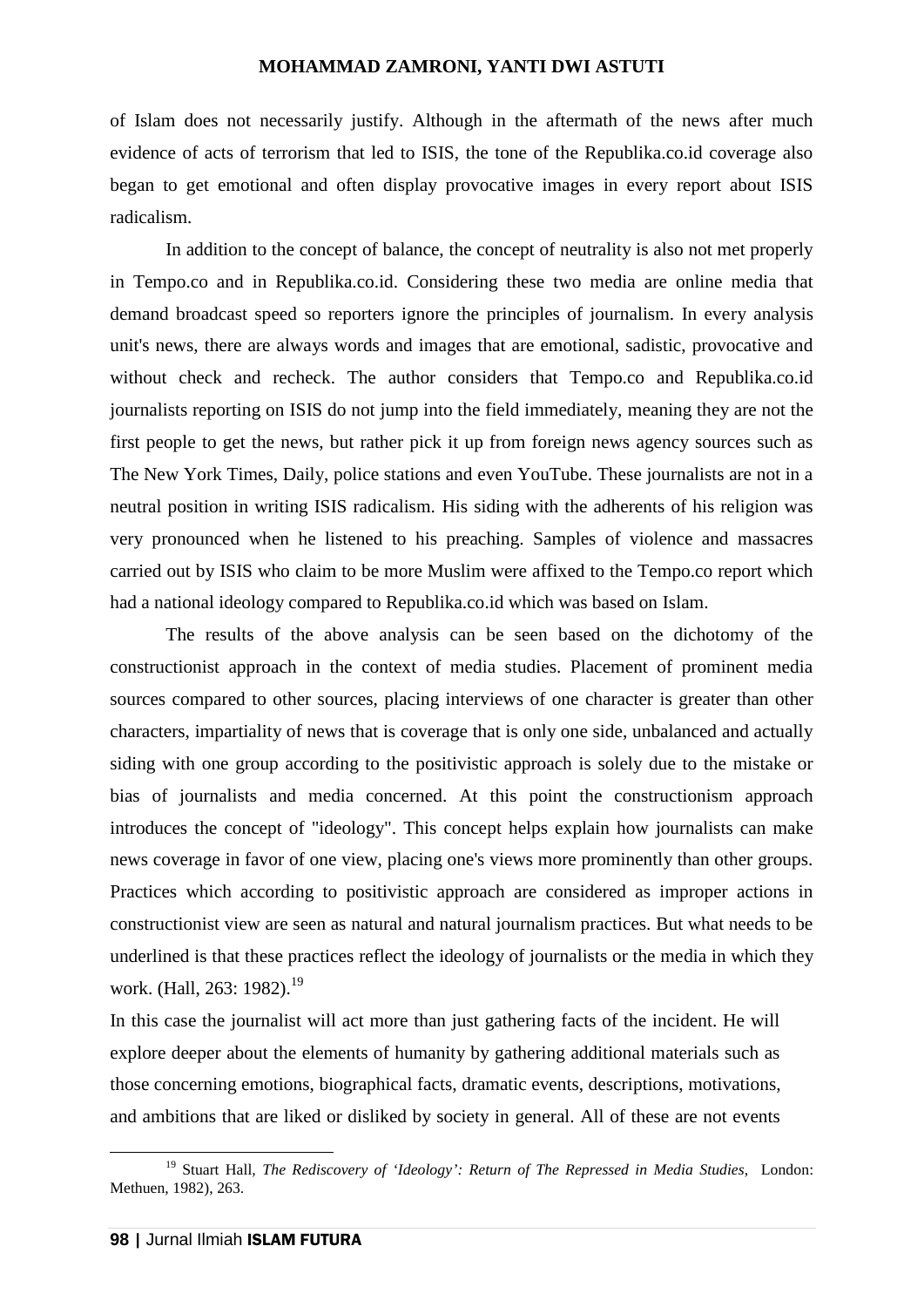but the background of events; human interest stories contain story value and not news value. Therefore, to understand why such journalistic practices are not by examining sources of bias, but by directing research into the ideological aspects behind the media that give birth to such news.

### **C. CONCLUSION**

The news presentation and analysis of religious radicalism in these two online media can be briefly framed that the quality of reporting often adorns with words that seem hyperbole and bombastic in reporting radicalism of the ISIS movement both in Indonesia and abroad. Second, because of the type of online media that is instant, frequent news coverage that is less profound and changes in a matter of minutes. Third, the tendency of Tempo.co and Republika.co.id to dramatize and overestimate what happens in conflict areas by using connoted language rather than language that is literally. Fourth, sometimes it is not objective and contains information that is not in accordance with the reality at the location. This can be seen with the acquisition of news sources that are not directly covered from the scene but recaptured from other news agency sources so that often both coverage and reporting are often unbalanced and biased. Many of the coverage are inserted with an emotional tone. This can be known through several types of news reported and can be seen through the choice of facts presented or the choice of words used in the presentation of the news.

Republika.co.id and Tempo.co media coverage of the radicalism of the "ISIS" movement led to the detailed and detailed massacre (sadistic) that occurred in several countries could become a media course for followers of other religions to thicken prejudice and stereotyping of Islam as terrorists. In this case, ISIS claimed that their movement was based on Islamic ideology. Both in Republika.co.id and Tempo.co media, many insert sadistic tones in their choice of words. The news about ISIS religious radicalism has not fulfilled the principle of impartiality of the news which can be seen from the neutrality and balance of the news that determines the quality of the news. There is a bias in word choice and image illustration so that the principle of neutrality is violated. In addition, there is also a bias in the selection of news sources, so that news impartiality has not been achieved.

Every news dissemination in its mass media both print, electronic and online should pay attention to the seven pillars of journalistic faith, namely; 1) Responsibility. The right of print, electronic and online media to attract readers is not limited to anything other than public welfare considerations. Journalists must not use their power for personal gain. 2). Press